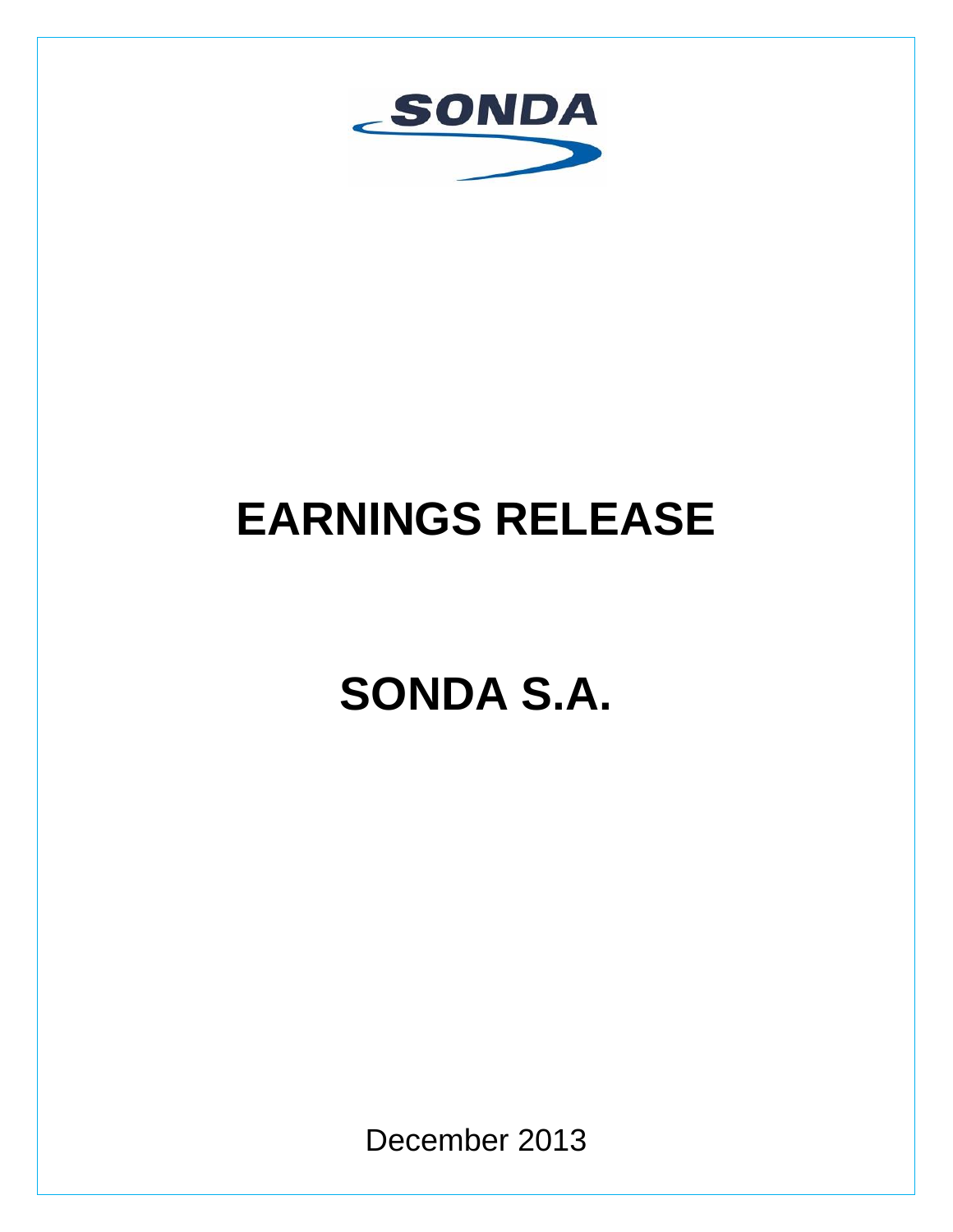

## **SUMMARY: 2013-4Q13**

- Consolidated Revenues: **US\$1,281.5 million**
- ◆ Operating Income: **US\$159.8 million**
- ❖ FRITDA· **US\$217.4 million**
- ◆ Net Income: **US\$126.6 million**
- **EBITDA Margin: 17.0%**
- ❖ Net Margin: **9.9%**

**IR Team:**

**Andrea Guerrero F. Melissa Vargas B. Rodrigo Peña A.**

# **Earnings Release**

#### January 01, 2013 – December 31, 2013

SONDA S.A. (Santiago Stock Exchange: SONDA), the leading Latin American owned private-sector IT Services provider, announces its consolidated financial results for 2013. All figures are expressed in Chilean Pesos and have been prepared under International Financial Reporting Standards (IFRS). Conversions to US dollars stated in this report are based on the month-end exchange rate as of December 31, 2013 (1 US\$ = 524.61 Chilean Pesos).

# **1. EXECUTIVE SUMMARY**

SONDA had consolidated revenues for \$672.287 million (US\$1,281.5 million) in 2013, showing a decrease of 1.3% YoY. Operating income decreased by 2.0%, to \$83,834 million (US\$159.8 million) and EBITDA reached \$114,047 million (US\$217.4 million) lower by 2.8% than 2012. Net income totaled \$66,431 million (US\$126.6 million), an increase of 46.7% when compared to 2012. EBITDA margin was 17.0%.

Regional results:

| Region        | <b>Revenues</b>   | <b>EBITDA</b> |                   |              |
|---------------|-------------------|---------------|-------------------|--------------|
|               | Ch <sub>\$M</sub> | $\wedge$ Y/Y  | Ch <sub>\$M</sub> | $\wedge$ Y/Y |
| Chile         | 296.549           | $-3.1%$       | 58,126            | $-12.2%$     |
| <b>Brazil</b> | 217.552           | $-5.4%$       | 27,758            | $-11.0%$     |
| Mexico        | 68,052            | $+12.0%$      | 10,883            | $+13.6%$     |
| <b>OPLA</b>   | 90,134            | +6.6%         | 17.279            | $+66.9%$     |
| Total         | 672,287           | $-1.3%$       | 114.047           | $-2.8%$      |

ROE reached 15.4%, current ratio (1.9 x), leverage financial ratio (0.2 x) and financialexpenses-coverage ratio (15.8 x) all reflecting a sound financial position of the Company.

#### Highlights:

 Devaluation of Latam currencies against the Chilean Peso had a negative effect on the translation of the foreign subsidiaries income statements from functional to reporting currency. Indeed, excluding this effect, consolidated revenues for 2013 would have reached US\$1,316.0 million growing by 1.4% YoY, while EBITDA would have reached US\$221.5 million.

 Operations outside Chile generated revenues for \$375,738 million (US\$716.2 million), contributing 55.9% of consolidated revenues. Exchange rate fluctuations also had an effect on the combined results of operations outside Chile, where revenues were up by 0.2%; without this effect, revenues would have increased by 5.5% YoY.

 For operations outside of Chile, operating income reached \$37,280 million (US\$71.1 million) and EBITDA totalized \$55,920 million (US\$106.6 million) growing by 5.3% and 9.4% respectively YoY. EBITDA margin was 14.9% in 2013, up 130bp, when compared to 2012. Without translation effects, EBITDA would have grown by 13.8%.

 Revenues in Brazil totaled \$217,552 million (US\$414.7 million) decreasing by 5.4% YoY, EBITDA reached \$27,758 million (US\$52.9 million) lower by 11.0% YoY. Without translation effects, revenues in Brazil would have grown by 2.8% and EBITDA would have decreased by 4.0% for 2013.

 In Mexico, revenues and EBITDA reached \$68,052 million (US\$129.7) and \$10,883 million (US\$20.7) growing by 12.0% and 13.6%, respectively.

 OPLA reached \$90,134 million (US\$171.8 million) in revenues, increasing by 6.6%, and EBITDA was up by 66.9% YoY. EBITDA margin reached 19.2%, 700bp higher than last year.

 Net income attributable to the owners of the company was \$66,431 million (US\$126.6 million), reflecting an increase of 46.7% YoY.

New business closed during 2013 reached US\$1,247.7 million, decreasing by 1.4% YoY.

**Phone: (562) 2657-5365/11/02**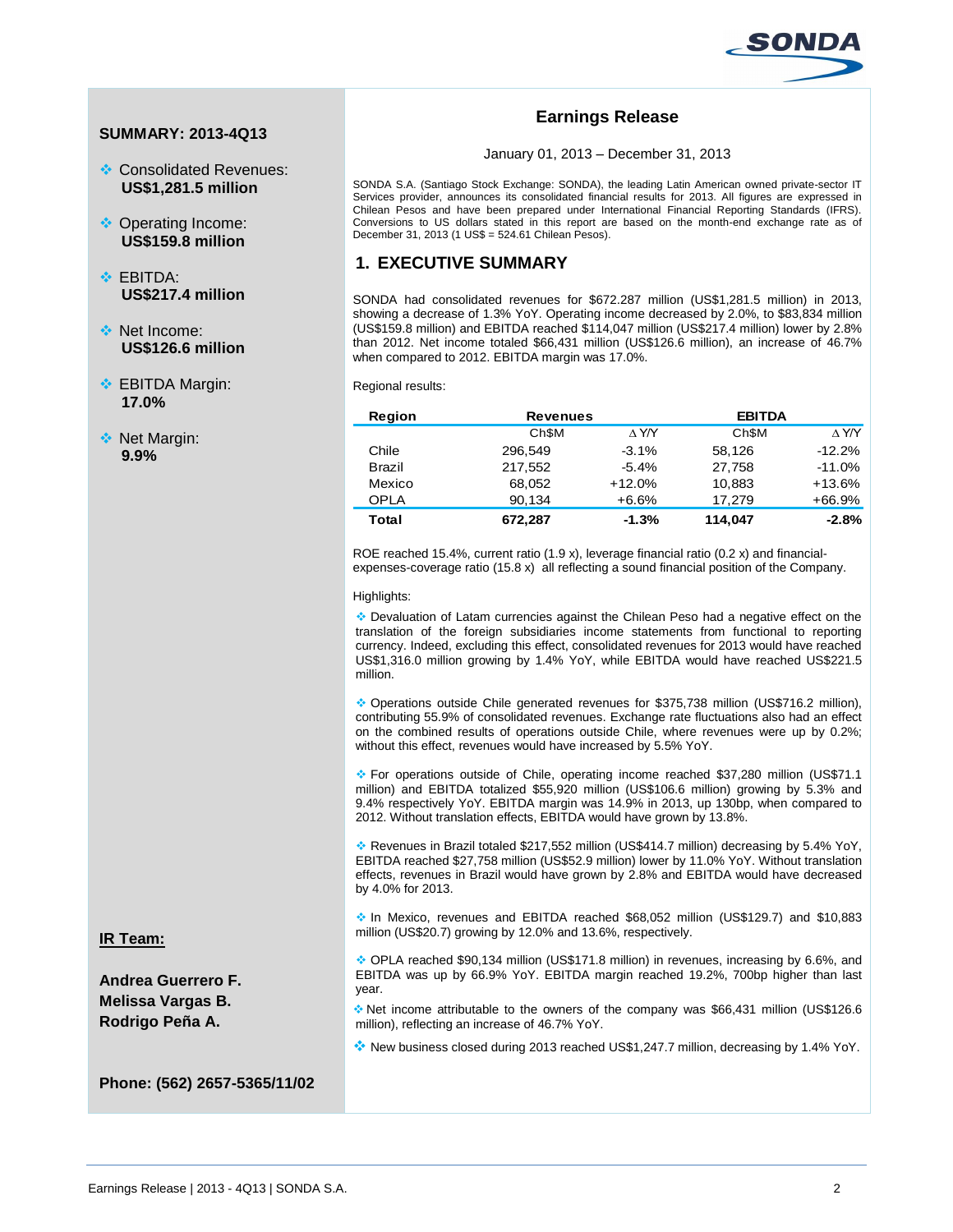

### **Consolidated Financial Statements SONDA S.A.**

Millions of Ch\$ (Ch\$M)

| $-1.3%$<br>681,192<br>672,287<br>(8,904)<br>Revenues<br>Cost of Sales<br>(534, 629)<br>(530, 195)<br>4,434<br>$-0.8%$<br><b>Gross Profit</b><br>146,563<br>142,092<br>(4, 471)<br>-3.1%<br>$-4.5%$<br><b>Administration Expenses</b><br>(61,007)<br>(58, 258)<br>2.749<br>Operating Income <sup>(1)</sup><br>85,556<br>83,834<br>(1, 722)<br>$-2.0%$<br>Depreciation and Amortization<br>31,792<br>30,212<br>$-5.0%$<br>(1,580)<br>EBITDA $(2)$<br>117,348<br>114,047<br>$-2.8%$<br>(3, 301)<br>Other Income<br>1,813<br>659.3%<br>13,766<br>11,953<br><b>Other Expenses</b><br>(11, 699)<br>(10, 232)<br>1.466<br>$-12.5%$<br><b>Profit (Loss) From Operating Activities</b><br>75,670<br>15.5%<br>87,368<br>11,698<br>137.9%<br><b>Financial Income</b><br>3,181<br>7,565<br>4,385<br>$-33.2%$<br><b>Financial Expenses</b><br>(10, 785)<br>(7, 208)<br>3,577<br>$-42.4%$<br>Share of Profit (Loss) of Associates<br>644<br>371<br>(273)<br>1243.0%<br>Foreign Exchange Differences<br>111<br>1,497<br>1,385<br>$-21.9%$<br>Income (Loss) for Indexed Assets and Liabilities<br>(825)<br>(644)<br>181<br><b>Net Income Before Taxes</b><br>67,996<br>88,948<br>20,953<br>30.8%<br>Income Tax Expense<br>(19, 370)<br>(19, 214)<br>156<br>$-0.8%$<br><b>Net Income from Continuing Operations</b><br>48.626<br>69,735<br>21,109<br>43.4%<br>Net Income Attributable to Minority Interest<br>3,350<br>3,304<br>$-1.4%$<br>(46)<br>Net Income Attributable to Owners of the Company<br>45,276<br>21,155<br>46.7%<br>66,431<br><b>Balance Sheet</b><br>$\Delta$ \$<br>$\Delta$ %<br><b>Dec-12</b><br>Dec-13<br>109,551<br>Cash and Cash Equivalents<br>61,310<br>170,861<br>178.7%<br><b>Other Current Financial Assets</b><br>6,595<br>7,046<br>451<br>6.8%<br>158,699<br>139,943<br>$-11.8%$<br>Trade Accounts Receivable and Other Receivables, Net<br>(18, 756)<br><b>Accounts Receivable from Related Companies</b><br>14,623<br>5,344<br>(9,278)<br>$-63.5%$<br>Inventories<br>28,036<br>32,401<br>4,365<br>15.6%<br><b>Other Current Assets</b><br>34,706<br>37,846<br>3,141<br>9.0%<br><b>Current Assets</b><br>303,968<br>393,441<br>89,474<br>29.4%<br>Intangibles Assets and Goodwill<br>221,217<br>(14, 662)<br>$-6.2%$<br>235,879<br>2.4%<br>Property, Plant and Equipment, Net<br>89,113<br>91,242<br>2,129<br><b>Other Non-currents Assets</b><br>64,549<br>38,030<br>(26, 520)<br>$-41.1%$<br>389,542<br>$-10.0%$<br><b>Non-current Assets</b><br>350,488<br>(39,053)<br>7.3%<br>693,509<br>743,930<br>50,420<br><b>Assets</b><br>Other Current Financial Liabilities<br>31,055<br>143.0%<br>21,709<br>52.764<br>4.0%<br><b>Other Liabilities</b><br>146,382<br>152,259<br>5,877<br><b>Current Liabilities</b><br>168,091<br>205,023<br>36,932<br>22.0%<br>$-50.7%$<br>Other Non-current Financial Liabilities<br>83,814<br>41,352<br>(42, 462)<br>Other Liabilities, Non-Current<br>43,096<br>22,182<br>-48.5%<br>(20, 914)<br><b>Non-current Liabilities</b><br>126,910<br>-49.9%<br>63,535<br>(63, 376)<br>Liabilities<br>295,001<br>268,557<br>(26, 444)<br>$-9.0\%$<br>Minority Interest<br>4,737<br>5,347<br>610<br>12.9%<br>Total Shareholders' Equity Attributable to Owners of the Company<br>393,771<br>470,025<br>76,254<br>19.4%<br><b>Total Liabilities and Shareholders' Equity</b><br>693,509<br>743,930<br>50,420<br>7.3% | <b>Income Statement</b> | <b>Dec-12</b> | <b>Dec-13</b> | Δ\$ | Δ% |
|---------------------------------------------------------------------------------------------------------------------------------------------------------------------------------------------------------------------------------------------------------------------------------------------------------------------------------------------------------------------------------------------------------------------------------------------------------------------------------------------------------------------------------------------------------------------------------------------------------------------------------------------------------------------------------------------------------------------------------------------------------------------------------------------------------------------------------------------------------------------------------------------------------------------------------------------------------------------------------------------------------------------------------------------------------------------------------------------------------------------------------------------------------------------------------------------------------------------------------------------------------------------------------------------------------------------------------------------------------------------------------------------------------------------------------------------------------------------------------------------------------------------------------------------------------------------------------------------------------------------------------------------------------------------------------------------------------------------------------------------------------------------------------------------------------------------------------------------------------------------------------------------------------------------------------------------------------------------------------------------------------------------------------------------------------------------------------------------------------------------------------------------------------------------------------------------------------------------------------------------------------------------------------------------------------------------------------------------------------------------------------------------------------------------------------------------------------------------------------------------------------------------------------------------------------------------------------------------------------------------------------------------------------------------------------------------------------------------------------------------------------------------------------------------------------------------------------------------------------------------------------------------------------------------------------------------------------------------------------------------------------------------------------------------------------------------------------------------------------------------------------------------------------------------------------------------------------------------------------------------------------------------------------------------------------------------------------------------------------|-------------------------|---------------|---------------|-----|----|
|                                                                                                                                                                                                                                                                                                                                                                                                                                                                                                                                                                                                                                                                                                                                                                                                                                                                                                                                                                                                                                                                                                                                                                                                                                                                                                                                                                                                                                                                                                                                                                                                                                                                                                                                                                                                                                                                                                                                                                                                                                                                                                                                                                                                                                                                                                                                                                                                                                                                                                                                                                                                                                                                                                                                                                                                                                                                                                                                                                                                                                                                                                                                                                                                                                                                                                                                                         |                         |               |               |     |    |
|                                                                                                                                                                                                                                                                                                                                                                                                                                                                                                                                                                                                                                                                                                                                                                                                                                                                                                                                                                                                                                                                                                                                                                                                                                                                                                                                                                                                                                                                                                                                                                                                                                                                                                                                                                                                                                                                                                                                                                                                                                                                                                                                                                                                                                                                                                                                                                                                                                                                                                                                                                                                                                                                                                                                                                                                                                                                                                                                                                                                                                                                                                                                                                                                                                                                                                                                                         |                         |               |               |     |    |
|                                                                                                                                                                                                                                                                                                                                                                                                                                                                                                                                                                                                                                                                                                                                                                                                                                                                                                                                                                                                                                                                                                                                                                                                                                                                                                                                                                                                                                                                                                                                                                                                                                                                                                                                                                                                                                                                                                                                                                                                                                                                                                                                                                                                                                                                                                                                                                                                                                                                                                                                                                                                                                                                                                                                                                                                                                                                                                                                                                                                                                                                                                                                                                                                                                                                                                                                                         |                         |               |               |     |    |
|                                                                                                                                                                                                                                                                                                                                                                                                                                                                                                                                                                                                                                                                                                                                                                                                                                                                                                                                                                                                                                                                                                                                                                                                                                                                                                                                                                                                                                                                                                                                                                                                                                                                                                                                                                                                                                                                                                                                                                                                                                                                                                                                                                                                                                                                                                                                                                                                                                                                                                                                                                                                                                                                                                                                                                                                                                                                                                                                                                                                                                                                                                                                                                                                                                                                                                                                                         |                         |               |               |     |    |
|                                                                                                                                                                                                                                                                                                                                                                                                                                                                                                                                                                                                                                                                                                                                                                                                                                                                                                                                                                                                                                                                                                                                                                                                                                                                                                                                                                                                                                                                                                                                                                                                                                                                                                                                                                                                                                                                                                                                                                                                                                                                                                                                                                                                                                                                                                                                                                                                                                                                                                                                                                                                                                                                                                                                                                                                                                                                                                                                                                                                                                                                                                                                                                                                                                                                                                                                                         |                         |               |               |     |    |
|                                                                                                                                                                                                                                                                                                                                                                                                                                                                                                                                                                                                                                                                                                                                                                                                                                                                                                                                                                                                                                                                                                                                                                                                                                                                                                                                                                                                                                                                                                                                                                                                                                                                                                                                                                                                                                                                                                                                                                                                                                                                                                                                                                                                                                                                                                                                                                                                                                                                                                                                                                                                                                                                                                                                                                                                                                                                                                                                                                                                                                                                                                                                                                                                                                                                                                                                                         |                         |               |               |     |    |
|                                                                                                                                                                                                                                                                                                                                                                                                                                                                                                                                                                                                                                                                                                                                                                                                                                                                                                                                                                                                                                                                                                                                                                                                                                                                                                                                                                                                                                                                                                                                                                                                                                                                                                                                                                                                                                                                                                                                                                                                                                                                                                                                                                                                                                                                                                                                                                                                                                                                                                                                                                                                                                                                                                                                                                                                                                                                                                                                                                                                                                                                                                                                                                                                                                                                                                                                                         |                         |               |               |     |    |
|                                                                                                                                                                                                                                                                                                                                                                                                                                                                                                                                                                                                                                                                                                                                                                                                                                                                                                                                                                                                                                                                                                                                                                                                                                                                                                                                                                                                                                                                                                                                                                                                                                                                                                                                                                                                                                                                                                                                                                                                                                                                                                                                                                                                                                                                                                                                                                                                                                                                                                                                                                                                                                                                                                                                                                                                                                                                                                                                                                                                                                                                                                                                                                                                                                                                                                                                                         |                         |               |               |     |    |
|                                                                                                                                                                                                                                                                                                                                                                                                                                                                                                                                                                                                                                                                                                                                                                                                                                                                                                                                                                                                                                                                                                                                                                                                                                                                                                                                                                                                                                                                                                                                                                                                                                                                                                                                                                                                                                                                                                                                                                                                                                                                                                                                                                                                                                                                                                                                                                                                                                                                                                                                                                                                                                                                                                                                                                                                                                                                                                                                                                                                                                                                                                                                                                                                                                                                                                                                                         |                         |               |               |     |    |
|                                                                                                                                                                                                                                                                                                                                                                                                                                                                                                                                                                                                                                                                                                                                                                                                                                                                                                                                                                                                                                                                                                                                                                                                                                                                                                                                                                                                                                                                                                                                                                                                                                                                                                                                                                                                                                                                                                                                                                                                                                                                                                                                                                                                                                                                                                                                                                                                                                                                                                                                                                                                                                                                                                                                                                                                                                                                                                                                                                                                                                                                                                                                                                                                                                                                                                                                                         |                         |               |               |     |    |
|                                                                                                                                                                                                                                                                                                                                                                                                                                                                                                                                                                                                                                                                                                                                                                                                                                                                                                                                                                                                                                                                                                                                                                                                                                                                                                                                                                                                                                                                                                                                                                                                                                                                                                                                                                                                                                                                                                                                                                                                                                                                                                                                                                                                                                                                                                                                                                                                                                                                                                                                                                                                                                                                                                                                                                                                                                                                                                                                                                                                                                                                                                                                                                                                                                                                                                                                                         |                         |               |               |     |    |
|                                                                                                                                                                                                                                                                                                                                                                                                                                                                                                                                                                                                                                                                                                                                                                                                                                                                                                                                                                                                                                                                                                                                                                                                                                                                                                                                                                                                                                                                                                                                                                                                                                                                                                                                                                                                                                                                                                                                                                                                                                                                                                                                                                                                                                                                                                                                                                                                                                                                                                                                                                                                                                                                                                                                                                                                                                                                                                                                                                                                                                                                                                                                                                                                                                                                                                                                                         |                         |               |               |     |    |
|                                                                                                                                                                                                                                                                                                                                                                                                                                                                                                                                                                                                                                                                                                                                                                                                                                                                                                                                                                                                                                                                                                                                                                                                                                                                                                                                                                                                                                                                                                                                                                                                                                                                                                                                                                                                                                                                                                                                                                                                                                                                                                                                                                                                                                                                                                                                                                                                                                                                                                                                                                                                                                                                                                                                                                                                                                                                                                                                                                                                                                                                                                                                                                                                                                                                                                                                                         |                         |               |               |     |    |
|                                                                                                                                                                                                                                                                                                                                                                                                                                                                                                                                                                                                                                                                                                                                                                                                                                                                                                                                                                                                                                                                                                                                                                                                                                                                                                                                                                                                                                                                                                                                                                                                                                                                                                                                                                                                                                                                                                                                                                                                                                                                                                                                                                                                                                                                                                                                                                                                                                                                                                                                                                                                                                                                                                                                                                                                                                                                                                                                                                                                                                                                                                                                                                                                                                                                                                                                                         |                         |               |               |     |    |
|                                                                                                                                                                                                                                                                                                                                                                                                                                                                                                                                                                                                                                                                                                                                                                                                                                                                                                                                                                                                                                                                                                                                                                                                                                                                                                                                                                                                                                                                                                                                                                                                                                                                                                                                                                                                                                                                                                                                                                                                                                                                                                                                                                                                                                                                                                                                                                                                                                                                                                                                                                                                                                                                                                                                                                                                                                                                                                                                                                                                                                                                                                                                                                                                                                                                                                                                                         |                         |               |               |     |    |
|                                                                                                                                                                                                                                                                                                                                                                                                                                                                                                                                                                                                                                                                                                                                                                                                                                                                                                                                                                                                                                                                                                                                                                                                                                                                                                                                                                                                                                                                                                                                                                                                                                                                                                                                                                                                                                                                                                                                                                                                                                                                                                                                                                                                                                                                                                                                                                                                                                                                                                                                                                                                                                                                                                                                                                                                                                                                                                                                                                                                                                                                                                                                                                                                                                                                                                                                                         |                         |               |               |     |    |
|                                                                                                                                                                                                                                                                                                                                                                                                                                                                                                                                                                                                                                                                                                                                                                                                                                                                                                                                                                                                                                                                                                                                                                                                                                                                                                                                                                                                                                                                                                                                                                                                                                                                                                                                                                                                                                                                                                                                                                                                                                                                                                                                                                                                                                                                                                                                                                                                                                                                                                                                                                                                                                                                                                                                                                                                                                                                                                                                                                                                                                                                                                                                                                                                                                                                                                                                                         |                         |               |               |     |    |
|                                                                                                                                                                                                                                                                                                                                                                                                                                                                                                                                                                                                                                                                                                                                                                                                                                                                                                                                                                                                                                                                                                                                                                                                                                                                                                                                                                                                                                                                                                                                                                                                                                                                                                                                                                                                                                                                                                                                                                                                                                                                                                                                                                                                                                                                                                                                                                                                                                                                                                                                                                                                                                                                                                                                                                                                                                                                                                                                                                                                                                                                                                                                                                                                                                                                                                                                                         |                         |               |               |     |    |
|                                                                                                                                                                                                                                                                                                                                                                                                                                                                                                                                                                                                                                                                                                                                                                                                                                                                                                                                                                                                                                                                                                                                                                                                                                                                                                                                                                                                                                                                                                                                                                                                                                                                                                                                                                                                                                                                                                                                                                                                                                                                                                                                                                                                                                                                                                                                                                                                                                                                                                                                                                                                                                                                                                                                                                                                                                                                                                                                                                                                                                                                                                                                                                                                                                                                                                                                                         |                         |               |               |     |    |
|                                                                                                                                                                                                                                                                                                                                                                                                                                                                                                                                                                                                                                                                                                                                                                                                                                                                                                                                                                                                                                                                                                                                                                                                                                                                                                                                                                                                                                                                                                                                                                                                                                                                                                                                                                                                                                                                                                                                                                                                                                                                                                                                                                                                                                                                                                                                                                                                                                                                                                                                                                                                                                                                                                                                                                                                                                                                                                                                                                                                                                                                                                                                                                                                                                                                                                                                                         |                         |               |               |     |    |
|                                                                                                                                                                                                                                                                                                                                                                                                                                                                                                                                                                                                                                                                                                                                                                                                                                                                                                                                                                                                                                                                                                                                                                                                                                                                                                                                                                                                                                                                                                                                                                                                                                                                                                                                                                                                                                                                                                                                                                                                                                                                                                                                                                                                                                                                                                                                                                                                                                                                                                                                                                                                                                                                                                                                                                                                                                                                                                                                                                                                                                                                                                                                                                                                                                                                                                                                                         |                         |               |               |     |    |
|                                                                                                                                                                                                                                                                                                                                                                                                                                                                                                                                                                                                                                                                                                                                                                                                                                                                                                                                                                                                                                                                                                                                                                                                                                                                                                                                                                                                                                                                                                                                                                                                                                                                                                                                                                                                                                                                                                                                                                                                                                                                                                                                                                                                                                                                                                                                                                                                                                                                                                                                                                                                                                                                                                                                                                                                                                                                                                                                                                                                                                                                                                                                                                                                                                                                                                                                                         |                         |               |               |     |    |
|                                                                                                                                                                                                                                                                                                                                                                                                                                                                                                                                                                                                                                                                                                                                                                                                                                                                                                                                                                                                                                                                                                                                                                                                                                                                                                                                                                                                                                                                                                                                                                                                                                                                                                                                                                                                                                                                                                                                                                                                                                                                                                                                                                                                                                                                                                                                                                                                                                                                                                                                                                                                                                                                                                                                                                                                                                                                                                                                                                                                                                                                                                                                                                                                                                                                                                                                                         |                         |               |               |     |    |
|                                                                                                                                                                                                                                                                                                                                                                                                                                                                                                                                                                                                                                                                                                                                                                                                                                                                                                                                                                                                                                                                                                                                                                                                                                                                                                                                                                                                                                                                                                                                                                                                                                                                                                                                                                                                                                                                                                                                                                                                                                                                                                                                                                                                                                                                                                                                                                                                                                                                                                                                                                                                                                                                                                                                                                                                                                                                                                                                                                                                                                                                                                                                                                                                                                                                                                                                                         |                         |               |               |     |    |
|                                                                                                                                                                                                                                                                                                                                                                                                                                                                                                                                                                                                                                                                                                                                                                                                                                                                                                                                                                                                                                                                                                                                                                                                                                                                                                                                                                                                                                                                                                                                                                                                                                                                                                                                                                                                                                                                                                                                                                                                                                                                                                                                                                                                                                                                                                                                                                                                                                                                                                                                                                                                                                                                                                                                                                                                                                                                                                                                                                                                                                                                                                                                                                                                                                                                                                                                                         |                         |               |               |     |    |
|                                                                                                                                                                                                                                                                                                                                                                                                                                                                                                                                                                                                                                                                                                                                                                                                                                                                                                                                                                                                                                                                                                                                                                                                                                                                                                                                                                                                                                                                                                                                                                                                                                                                                                                                                                                                                                                                                                                                                                                                                                                                                                                                                                                                                                                                                                                                                                                                                                                                                                                                                                                                                                                                                                                                                                                                                                                                                                                                                                                                                                                                                                                                                                                                                                                                                                                                                         |                         |               |               |     |    |
|                                                                                                                                                                                                                                                                                                                                                                                                                                                                                                                                                                                                                                                                                                                                                                                                                                                                                                                                                                                                                                                                                                                                                                                                                                                                                                                                                                                                                                                                                                                                                                                                                                                                                                                                                                                                                                                                                                                                                                                                                                                                                                                                                                                                                                                                                                                                                                                                                                                                                                                                                                                                                                                                                                                                                                                                                                                                                                                                                                                                                                                                                                                                                                                                                                                                                                                                                         |                         |               |               |     |    |
|                                                                                                                                                                                                                                                                                                                                                                                                                                                                                                                                                                                                                                                                                                                                                                                                                                                                                                                                                                                                                                                                                                                                                                                                                                                                                                                                                                                                                                                                                                                                                                                                                                                                                                                                                                                                                                                                                                                                                                                                                                                                                                                                                                                                                                                                                                                                                                                                                                                                                                                                                                                                                                                                                                                                                                                                                                                                                                                                                                                                                                                                                                                                                                                                                                                                                                                                                         |                         |               |               |     |    |
|                                                                                                                                                                                                                                                                                                                                                                                                                                                                                                                                                                                                                                                                                                                                                                                                                                                                                                                                                                                                                                                                                                                                                                                                                                                                                                                                                                                                                                                                                                                                                                                                                                                                                                                                                                                                                                                                                                                                                                                                                                                                                                                                                                                                                                                                                                                                                                                                                                                                                                                                                                                                                                                                                                                                                                                                                                                                                                                                                                                                                                                                                                                                                                                                                                                                                                                                                         |                         |               |               |     |    |
|                                                                                                                                                                                                                                                                                                                                                                                                                                                                                                                                                                                                                                                                                                                                                                                                                                                                                                                                                                                                                                                                                                                                                                                                                                                                                                                                                                                                                                                                                                                                                                                                                                                                                                                                                                                                                                                                                                                                                                                                                                                                                                                                                                                                                                                                                                                                                                                                                                                                                                                                                                                                                                                                                                                                                                                                                                                                                                                                                                                                                                                                                                                                                                                                                                                                                                                                                         |                         |               |               |     |    |
|                                                                                                                                                                                                                                                                                                                                                                                                                                                                                                                                                                                                                                                                                                                                                                                                                                                                                                                                                                                                                                                                                                                                                                                                                                                                                                                                                                                                                                                                                                                                                                                                                                                                                                                                                                                                                                                                                                                                                                                                                                                                                                                                                                                                                                                                                                                                                                                                                                                                                                                                                                                                                                                                                                                                                                                                                                                                                                                                                                                                                                                                                                                                                                                                                                                                                                                                                         |                         |               |               |     |    |
|                                                                                                                                                                                                                                                                                                                                                                                                                                                                                                                                                                                                                                                                                                                                                                                                                                                                                                                                                                                                                                                                                                                                                                                                                                                                                                                                                                                                                                                                                                                                                                                                                                                                                                                                                                                                                                                                                                                                                                                                                                                                                                                                                                                                                                                                                                                                                                                                                                                                                                                                                                                                                                                                                                                                                                                                                                                                                                                                                                                                                                                                                                                                                                                                                                                                                                                                                         |                         |               |               |     |    |
|                                                                                                                                                                                                                                                                                                                                                                                                                                                                                                                                                                                                                                                                                                                                                                                                                                                                                                                                                                                                                                                                                                                                                                                                                                                                                                                                                                                                                                                                                                                                                                                                                                                                                                                                                                                                                                                                                                                                                                                                                                                                                                                                                                                                                                                                                                                                                                                                                                                                                                                                                                                                                                                                                                                                                                                                                                                                                                                                                                                                                                                                                                                                                                                                                                                                                                                                                         |                         |               |               |     |    |
|                                                                                                                                                                                                                                                                                                                                                                                                                                                                                                                                                                                                                                                                                                                                                                                                                                                                                                                                                                                                                                                                                                                                                                                                                                                                                                                                                                                                                                                                                                                                                                                                                                                                                                                                                                                                                                                                                                                                                                                                                                                                                                                                                                                                                                                                                                                                                                                                                                                                                                                                                                                                                                                                                                                                                                                                                                                                                                                                                                                                                                                                                                                                                                                                                                                                                                                                                         |                         |               |               |     |    |
|                                                                                                                                                                                                                                                                                                                                                                                                                                                                                                                                                                                                                                                                                                                                                                                                                                                                                                                                                                                                                                                                                                                                                                                                                                                                                                                                                                                                                                                                                                                                                                                                                                                                                                                                                                                                                                                                                                                                                                                                                                                                                                                                                                                                                                                                                                                                                                                                                                                                                                                                                                                                                                                                                                                                                                                                                                                                                                                                                                                                                                                                                                                                                                                                                                                                                                                                                         |                         |               |               |     |    |
|                                                                                                                                                                                                                                                                                                                                                                                                                                                                                                                                                                                                                                                                                                                                                                                                                                                                                                                                                                                                                                                                                                                                                                                                                                                                                                                                                                                                                                                                                                                                                                                                                                                                                                                                                                                                                                                                                                                                                                                                                                                                                                                                                                                                                                                                                                                                                                                                                                                                                                                                                                                                                                                                                                                                                                                                                                                                                                                                                                                                                                                                                                                                                                                                                                                                                                                                                         |                         |               |               |     |    |
|                                                                                                                                                                                                                                                                                                                                                                                                                                                                                                                                                                                                                                                                                                                                                                                                                                                                                                                                                                                                                                                                                                                                                                                                                                                                                                                                                                                                                                                                                                                                                                                                                                                                                                                                                                                                                                                                                                                                                                                                                                                                                                                                                                                                                                                                                                                                                                                                                                                                                                                                                                                                                                                                                                                                                                                                                                                                                                                                                                                                                                                                                                                                                                                                                                                                                                                                                         |                         |               |               |     |    |
|                                                                                                                                                                                                                                                                                                                                                                                                                                                                                                                                                                                                                                                                                                                                                                                                                                                                                                                                                                                                                                                                                                                                                                                                                                                                                                                                                                                                                                                                                                                                                                                                                                                                                                                                                                                                                                                                                                                                                                                                                                                                                                                                                                                                                                                                                                                                                                                                                                                                                                                                                                                                                                                                                                                                                                                                                                                                                                                                                                                                                                                                                                                                                                                                                                                                                                                                                         |                         |               |               |     |    |
|                                                                                                                                                                                                                                                                                                                                                                                                                                                                                                                                                                                                                                                                                                                                                                                                                                                                                                                                                                                                                                                                                                                                                                                                                                                                                                                                                                                                                                                                                                                                                                                                                                                                                                                                                                                                                                                                                                                                                                                                                                                                                                                                                                                                                                                                                                                                                                                                                                                                                                                                                                                                                                                                                                                                                                                                                                                                                                                                                                                                                                                                                                                                                                                                                                                                                                                                                         |                         |               |               |     |    |
|                                                                                                                                                                                                                                                                                                                                                                                                                                                                                                                                                                                                                                                                                                                                                                                                                                                                                                                                                                                                                                                                                                                                                                                                                                                                                                                                                                                                                                                                                                                                                                                                                                                                                                                                                                                                                                                                                                                                                                                                                                                                                                                                                                                                                                                                                                                                                                                                                                                                                                                                                                                                                                                                                                                                                                                                                                                                                                                                                                                                                                                                                                                                                                                                                                                                                                                                                         |                         |               |               |     |    |
|                                                                                                                                                                                                                                                                                                                                                                                                                                                                                                                                                                                                                                                                                                                                                                                                                                                                                                                                                                                                                                                                                                                                                                                                                                                                                                                                                                                                                                                                                                                                                                                                                                                                                                                                                                                                                                                                                                                                                                                                                                                                                                                                                                                                                                                                                                                                                                                                                                                                                                                                                                                                                                                                                                                                                                                                                                                                                                                                                                                                                                                                                                                                                                                                                                                                                                                                                         |                         |               |               |     |    |
|                                                                                                                                                                                                                                                                                                                                                                                                                                                                                                                                                                                                                                                                                                                                                                                                                                                                                                                                                                                                                                                                                                                                                                                                                                                                                                                                                                                                                                                                                                                                                                                                                                                                                                                                                                                                                                                                                                                                                                                                                                                                                                                                                                                                                                                                                                                                                                                                                                                                                                                                                                                                                                                                                                                                                                                                                                                                                                                                                                                                                                                                                                                                                                                                                                                                                                                                                         |                         |               |               |     |    |
|                                                                                                                                                                                                                                                                                                                                                                                                                                                                                                                                                                                                                                                                                                                                                                                                                                                                                                                                                                                                                                                                                                                                                                                                                                                                                                                                                                                                                                                                                                                                                                                                                                                                                                                                                                                                                                                                                                                                                                                                                                                                                                                                                                                                                                                                                                                                                                                                                                                                                                                                                                                                                                                                                                                                                                                                                                                                                                                                                                                                                                                                                                                                                                                                                                                                                                                                                         |                         |               |               |     |    |
|                                                                                                                                                                                                                                                                                                                                                                                                                                                                                                                                                                                                                                                                                                                                                                                                                                                                                                                                                                                                                                                                                                                                                                                                                                                                                                                                                                                                                                                                                                                                                                                                                                                                                                                                                                                                                                                                                                                                                                                                                                                                                                                                                                                                                                                                                                                                                                                                                                                                                                                                                                                                                                                                                                                                                                                                                                                                                                                                                                                                                                                                                                                                                                                                                                                                                                                                                         |                         |               |               |     |    |
|                                                                                                                                                                                                                                                                                                                                                                                                                                                                                                                                                                                                                                                                                                                                                                                                                                                                                                                                                                                                                                                                                                                                                                                                                                                                                                                                                                                                                                                                                                                                                                                                                                                                                                                                                                                                                                                                                                                                                                                                                                                                                                                                                                                                                                                                                                                                                                                                                                                                                                                                                                                                                                                                                                                                                                                                                                                                                                                                                                                                                                                                                                                                                                                                                                                                                                                                                         |                         |               |               |     |    |

 $(1)$  Operating Income = Gross Profit – Administration Expenses

 $(2)$  EBITDA = Operating Income + Depreciation and Amortization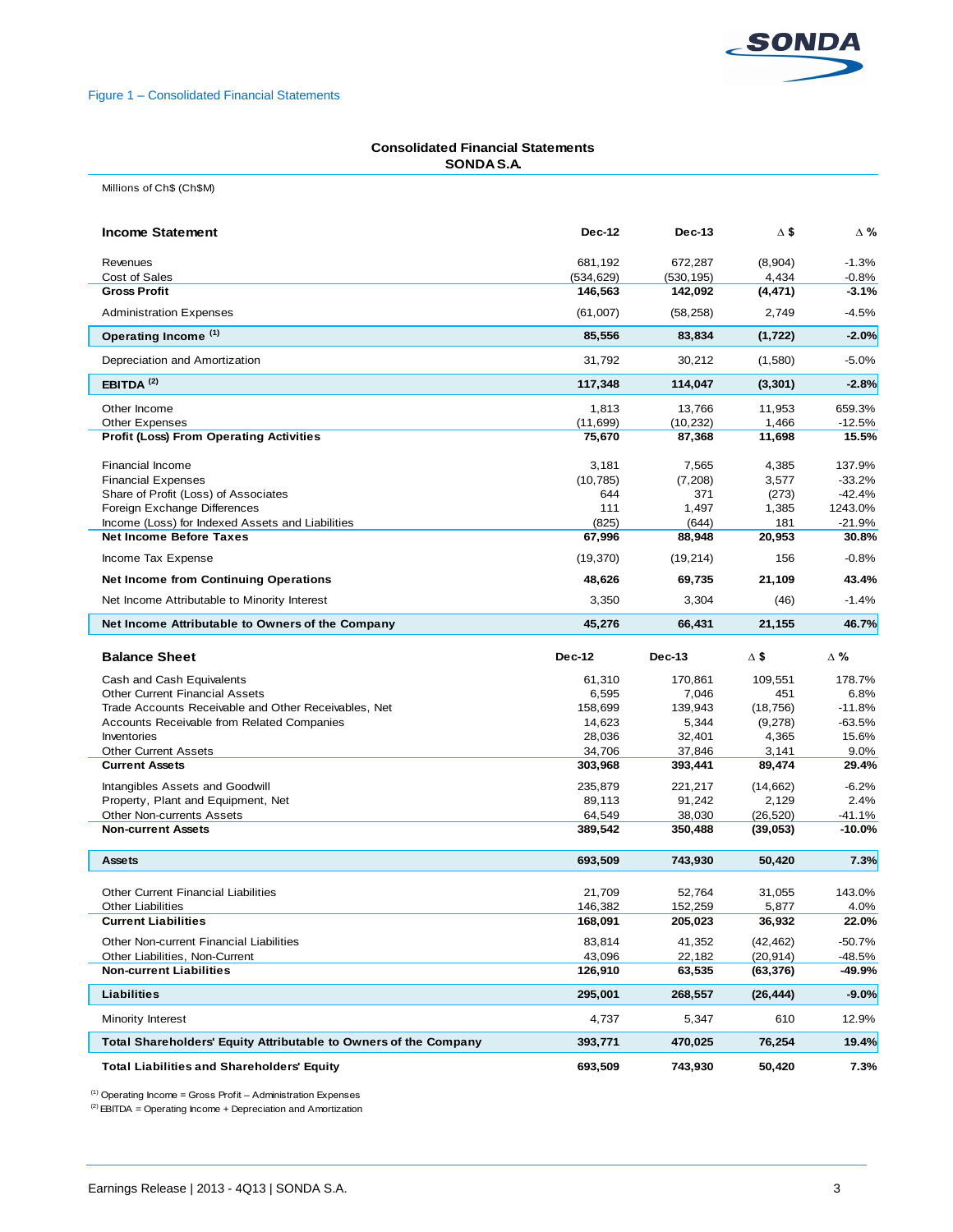

### **MANAGEMENT DISCUSSION AND ANALYSIS ON 2013 AND 4Q13 CONSOLIDATED RESULTS**

## **I. Consolidated Results for 2013**

#### **Revenues**

Consolidated revenues reached \$672,287 million (US\$1,281.5 million) for 2013, lower by 1.3% YoY (\$8,904 million / US\$17.0 million).

Devaluation of Latam currencies against the Chilean Peso had a negative effect on the translation of the foreign subsidiaries income statements from functional to reporting currency. Indeed, excluding this effect, consolidated revenues for 2013 would have reached US\$1,316.0 million growing by 1.4% YoY.

Main variations in the period were the following:

- Decrease of 1.2% (\$4,229 million / US\$8.1 million) in revenues from the IT Services business, totaling \$355,203 million (US\$677.1 million), as a result of lower revenues from Chilean and Brazilian operations. Excluding the effect of exchange rate fluctuations, consolidated IT Services revenues would have grown by 2.6% YoY.
- Application business revenues declined by 6.2% (\$3,464 million / -US\$6.6 million), to \$52,398 million (US\$99.9 million), mainly due to lower revenues from the Brazilian operations. Excluding the effect of exchange rate fluctuations, consolidated Application business revenues would have decreased by 0.9% YoY.
- Decrease of 0.5% (\$1,211 million / US\$2.3 million) in the Platforms business, reaching \$264,686 million (US\$504.5 million). Excluding the effect of exchange rate fluctuations, revenues would have grown by 0.2% YoY.

Regarding the revenue breakdown by business line, IT Services contributed 52.8% of consolidated revenues, Applications 7.8% and Platforms the remaining 39.4%.

| <b>Consolidated Revenues by</b><br><b>Business Line</b> | <b>Dec-12</b>     | $Dec-13$ | $\Delta$ \$ | $\Delta$ % |
|---------------------------------------------------------|-------------------|----------|-------------|------------|
|                                                         | Ch <sub>\$M</sub> | Ch\$M    |             |            |
| <b>Platforms</b>                                        | 265,896           | 264,686  | (1,211)     | $-0.5%$    |
| <b>IT Services</b>                                      | 359,432           | 355,203  | (4,229)     | $-1.2%$    |
| Applications                                            | 55,863            | 52,398   | (3, 464)    | $-6.2%$    |
| Total                                                   | 681,192           | 672,287  | (8,904)     | $-1.3%$    |
| <b>Breakdown</b>                                        |                   |          |             |            |
| Platforms                                               | 39.0%             | 39.4%    |             |            |
| <b>IT Services</b>                                      | 52.8%             | 52.8%    |             |            |
| Applications                                            | 8.2%              | 7.8%     |             |            |
| Total                                                   | 100.0%            | 100.0%   |             |            |

#### **Cost of Sales and Selling, General and Administrative Expenses**

Cost of sales totaled \$530,195 million (US\$1,010.6 million) for 2013, showing a decrease of 0.8% YoY, in line with the decrease in revenues.

Administration expenses reached \$58,258 million (US\$111.1 million), 4.5% lower than last year, reflecting synergies achieved after the integration of acquired companies.

Figure 2 – Consolidated Revenues by Business Line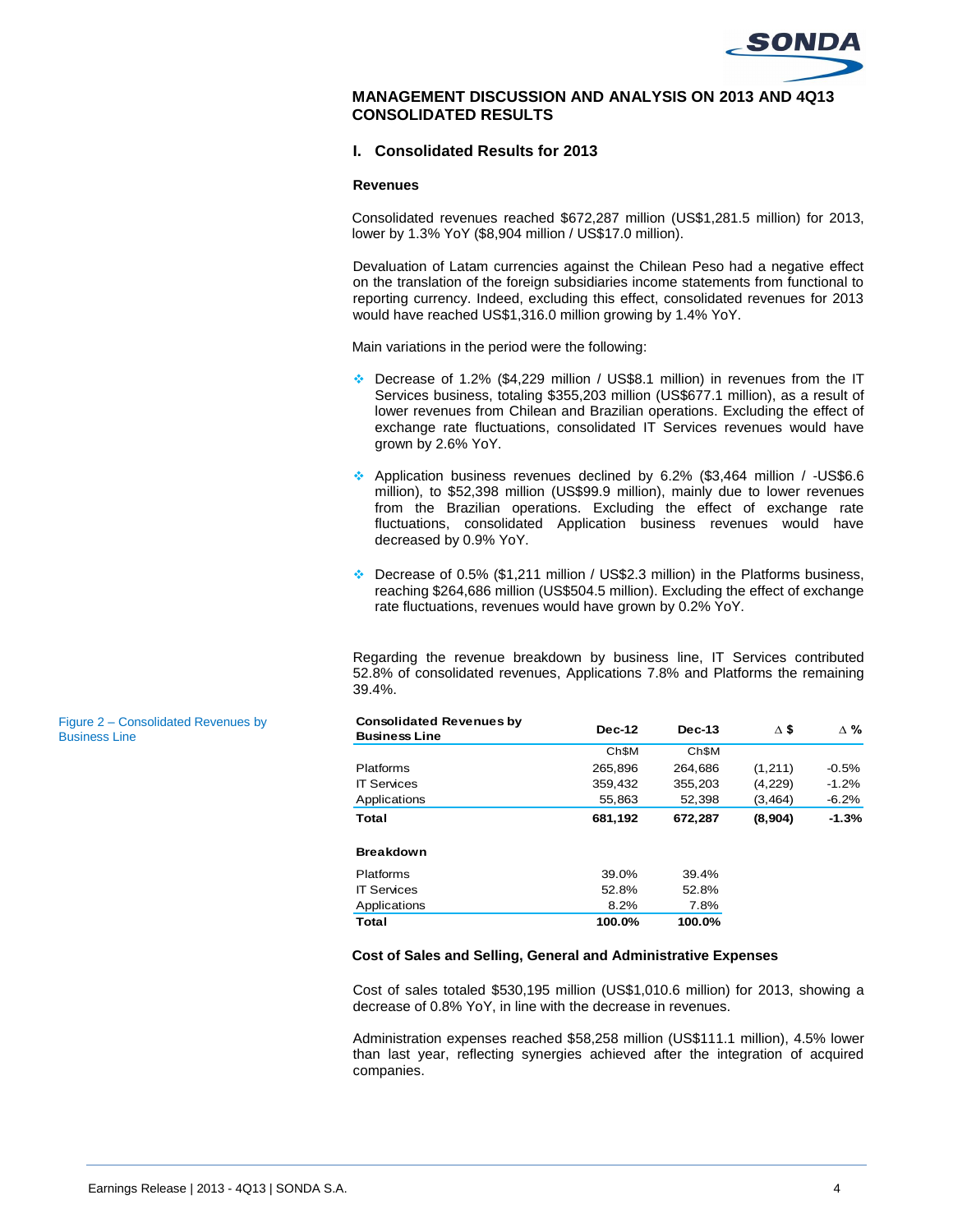

#### Figure 3 – Income Statement

| <b>Summary of Consolidated Income</b><br><b>Statement</b> | <b>Dec-12</b>     | Dec-13            | Δ\$      | $\wedge$ % |
|-----------------------------------------------------------|-------------------|-------------------|----------|------------|
|                                                           | Ch <sub>\$M</sub> | Ch <sub>\$M</sub> |          |            |
| Revenues                                                  | 681,192           | 672,287           | (8,904)  | $-1.3%$    |
| Cost of Sales                                             | (534, 629)        | (530, 195)        | 4.434    | $-0.8%$    |
| <b>Gross Profit</b>                                       | 146,563           | 142,092           | (4, 471) | $-3.1%$    |
| <b>Administration Expenses</b>                            | (61,007)          | (58, 258)         | 2.749    | -4.5%      |
| Operating Income <sup>(1)</sup>                           | 85,556            | 83,834            | (1,721)  | $-2.0%$    |
| EBITDA $(2)$                                              | 117,348           | 114,047           | (3,301)  | $-2.8%$    |
| Net Income Attributable to Owners                         | 45,276            | 66,431            | 21.155   | 46.7%      |
| <b>Financial Ratios</b>                                   |                   |                   |          |            |
| Gross Margin                                              | 21.5%             | 21.1%             |          |            |
| <b>Operating Margin</b>                                   | 12.6%             | 12.5%             |          |            |
| <b>EBITDA Margin</b>                                      | 17.2%             | 17.0%             |          |            |
| Net Margin                                                | 6.6%              | 9.9%              |          |            |

(1) Operating Income: Gross Profit – Administration Expenses

(2) EBITDA: Operating Income + Depreciation and Amortization

#### **Operating Income and Ebitda**

Operating income amounted to \$83,834 million (US\$159.8 million), decreasing 2.0% YoY. Gross margin as a percentage of revenues totaled 21.1% and operating margin was 12.5%, decreasing by 40bp and 10bp, respectively.

EBITDA totaled \$114,047 million (US\$217.4 million) decreasing by 2.8% YoY, while EBITDA margin reached 17.0%, decreasing by 20bp compared to last year.

Devaluation of LatAm currencies against the Chilean Peso negatively affected the translation of the results to the reporting currency, and thus, operating income and EBITDA. Excluding the effect of exchange rate fluctuations, operating income would have reached US\$162.4 million, decreasing by 0.4% YoY, and EBITDA would have reached US\$221.5 million, decreasing by 1.0% YoY.

#### **Other Comprehensive Income (Excluding Administration Expenses)**

Total other comprehensive income, excluding administration expenses, moved from a loss of \$17,560 million (US\$33.5 million) in 2012, to a positive \$5,114 million (US\$9.7 million) result in 2013. This was mainly due to an increase in other income (\$11,953 million / US\$22.8 million) caused by the sale of a minority stake in the non-controlled associate Payroll, which generated a post-tax gain of \$4,559 million (US\$8.7 million), along with a partial reversal of payables provisions related to the acquisition of companies. In addition, financial income increased by \$4,385 million (US\$8.4 million), financial expenses decreased by \$3,577 million (US\$6.8 million) and there were foreign exchange gains for \$1,385 million (US\$2.6 million).

#### **Net Income**

Net income attributable to the owners of the company, totaled \$66,431 million (US\$126.6 million) in 2013, reflecting an increase of 46.7% YoY. Without the onetime effect mentioned above regarding other income, net income attributable to the owners of the company would have grown by 21.2% compared to last year.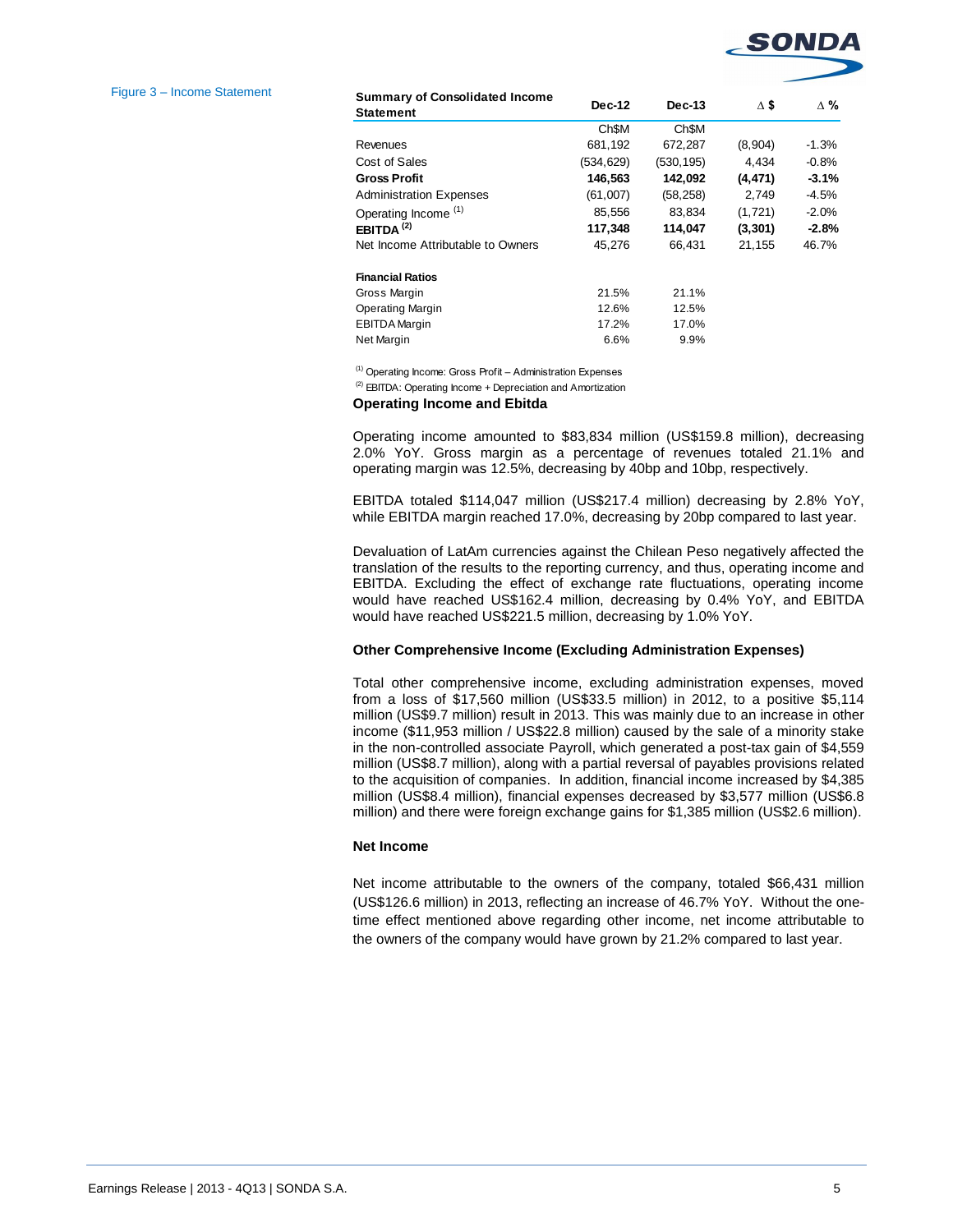

## **II. Consolidated Results for the Fourth Quarter of 2013 (4Q13)**

#### **Revenues**

Consolidated revenues reached \$181,371 million (US\$345.7 million) in 4Q13, down 1.3% YoY.

During 4Q13, the devaluation of Chilean Peso against US Dollar had a positive effect in the translation of Income Statements from subsidiaries whose functional currency is the US dollar. The latter was partially offset by a moderate devaluation of Latam currencies against Chilean Peso. Excluding these effects, consolidated revenues would have reached US\$340.6 million decreasing by 2.8% YoY.

Main variations in the period were the following:

- Lower revenues from IT Services business (-7.7% YoY), totaling \$86,529 million (US\$164.9 million), driven by 12.2% decrease in IT management support (\$3,073 million / US\$5.9 million), to \$22,222 million (US\$42.4 million). Excluding the effect of exchange rate fluctuations, consolidated IT Services revenues would have decreased by 7.4% YoY.
- Applications business with total revenues down 8.3% YoY (-\$1,179 million / US\$2.2 million), totaling \$13,058 million (US\$24.9 million), due to a decrease in licenses sales by 36.2% (-\$1,005 million / US\$1.9 million), totaling \$1,772 million (US\$3.4 million). Excluding the effect of exchange rate fluctuations, consolidated Application business revenues would have decreased by 7.5% YoY.
- Platforms business revenues were up by 7.9% YoY (\$5,973 million / US\$11.4 million) reaching \$81,784 million (US\$155.9 million), principally as a result of 11.2% higher sales of HW Platforms (\$6,213 million / US\$11.8 million), reaching \$61,781 million (US\$117.8 million). Excluding the effect of exchange rate fluctuations, consolidated Platforms business revenues would have grown by 3.9% YoY.

In terms of revenue breakdown by business line, IT Services contributed 47.7% of consolidated revenues during the fourth quarter of 2013, while Applications and Platforms represented 7.2% and 45.1% respectively.

| <b>Consolidated Revenues by</b><br><b>Business Line</b> | 4Q12    | 4Q13    | Δ\$      | Δ%      |
|---------------------------------------------------------|---------|---------|----------|---------|
|                                                         | Ch\$M   | Ch\$M   |          |         |
| Platforms                                               | 75,811  | 81,784  | 5,973    | 7.9%    |
| <b>IT Services</b>                                      | 93,723  | 86,529  | (7, 194) | -7.7%   |
| Applications                                            | 14,236  | 13,058  | (1, 179) | $-8.3%$ |
| Total                                                   | 183,770 | 181,371 | (2,400)  | $-1.3%$ |
| <b>Breakdown</b>                                        |         |         |          |         |
| Platforms                                               | 41.3%   | 45.1%   |          |         |
| <b>IT Services</b>                                      | 51.0%   | 47.7%   |          |         |
| Applications                                            | 7.8%    | 7.2%    |          |         |
| <b>Total</b>                                            | 100.0%  | 100.0%  |          |         |

## **Cost of Sales and Selling, General and Administration Expenses**

Cost of sales amounted \$143,916 million (US\$274.3 million) for 4Q13, up 0.6% YoY.

Administration expenses totaled \$14,666 million (US\$28.0 million), decreasing by 7.7% YoY.

Figure 4 – Consolidated Revenues by Business Line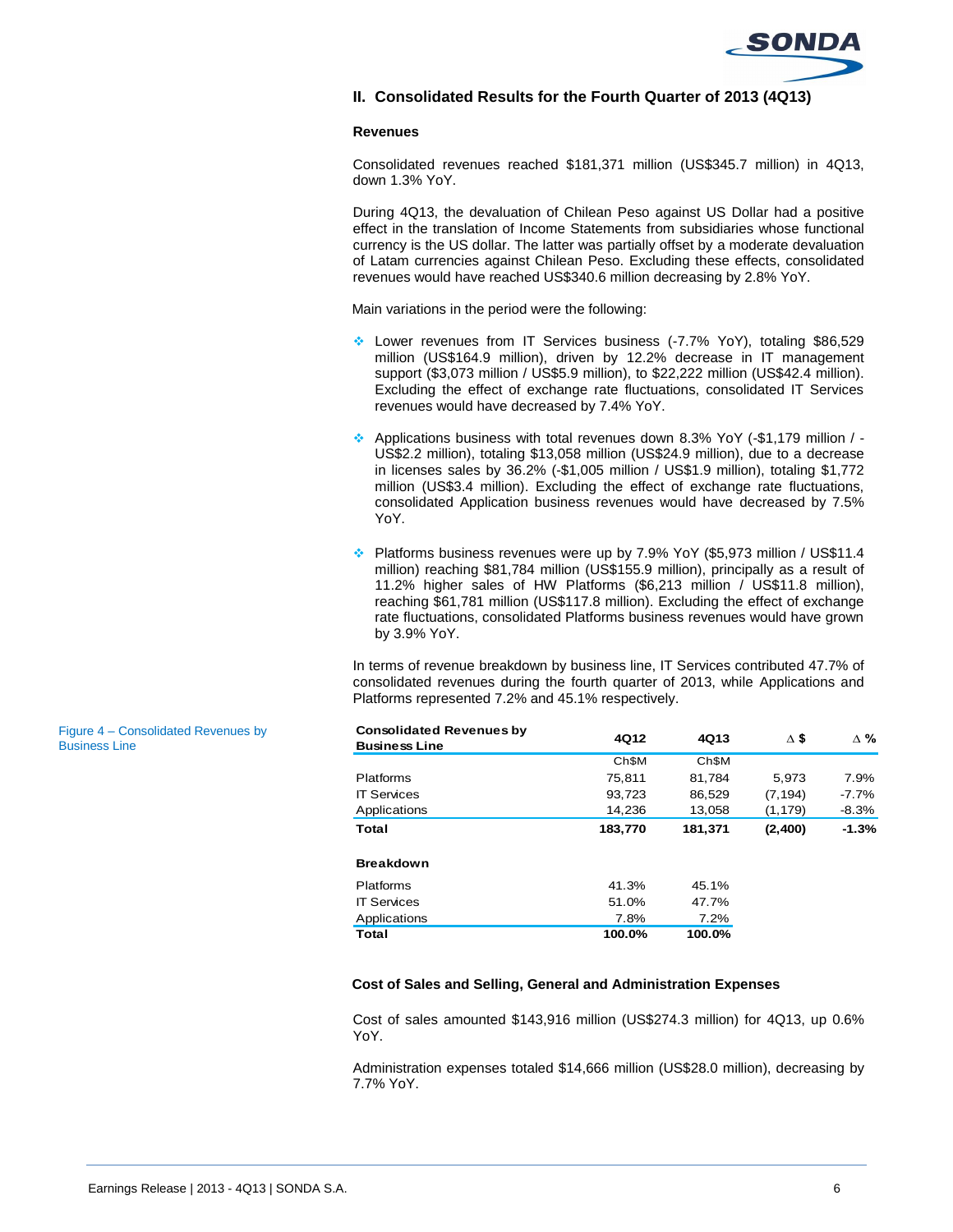

### **Operating Income and EBITDA**

Operating income reached \$22,789 million (US\$43.4 million / -8.3% YoY). Gross margin as a percentage of revenues reached 20.7%, while operating margin was 12.6%.

EBITDA amounted to \$30,592 million (US\$58.3 million / -9.3% YoY) for 4Q13 and the EBITDA margin reached 16.9% for the period.

| <b>Summary of Consolidated Income</b><br>Statement | 4Q12              | 4Q13              | $\Delta$ s | Δ%       |
|----------------------------------------------------|-------------------|-------------------|------------|----------|
|                                                    | Ch <sub>\$M</sub> | Ch <sub>\$M</sub> |            |          |
| Revenues                                           | 183,770           | 181,371           | (2,400)    | $-1.3%$  |
| Cost of Sales                                      | (143, 037)        | (143, 916)        | (879)      | 0.6%     |
| <b>Gross Profit</b>                                | 40,733            | 37,455            | (3,278)    | $-8.0\%$ |
| <b>Administration Expenses</b>                     | (15, 893)         | (14,666)          | 1,227      | $-7.7%$  |
| Operating Income <sup>(1)</sup>                    | 24.840            | 22.789            | (2,051)    | $-8.3%$  |
| EBITDA $(2)$                                       | 33,714            | 30,592            | (3, 122)   | $-9.3%$  |
| Net Income Attributable to Owners                  | 12,458            | 22,003            | 9,545      | 76.6%    |
| <b>Financial Ratios</b>                            |                   |                   |            |          |
| Gross Margin                                       | 22.2%             | 20.7%             |            |          |
| <b>Operating Margin</b>                            | 13.5%             | 12.6%             |            |          |
| <b>EBITDA Margin</b>                               | 18.3%             | 16.9%             |            |          |
| Net Margin                                         | 6.8%              | 12.1%             |            |          |

(1) Operating Income: Gross Profit – Administration Expenses

(2) EBITDA: Operating Income + Depreciation and Amortization

#### **Other Comprehensive Income (Excluding Administration Expenses)**

Total other comprehensive income, excluding administration expenses, moved from a loss of \$5,288 million (US\$9.1 million) in 4Q12 to a profit of \$4,614 million (US\$8.8 million) in 4Q13. This positive change was partially due to an increase in Other Income (\$6,705 million / US\$12.2 million) after a partial reversal of payables provisions related to the acquisition of companies.

#### **Net Income**

Net income attributable to the owners of the company, totaled \$22,003 million (US\$41.9 million) in 2013, reflecting an increase of 76.6% YoY. Without the onetime effect mentioned above regarding other income, net income attributable to the owners of the company would have grown by 20.3% compared to last year.

# Figure 5 – Income Statement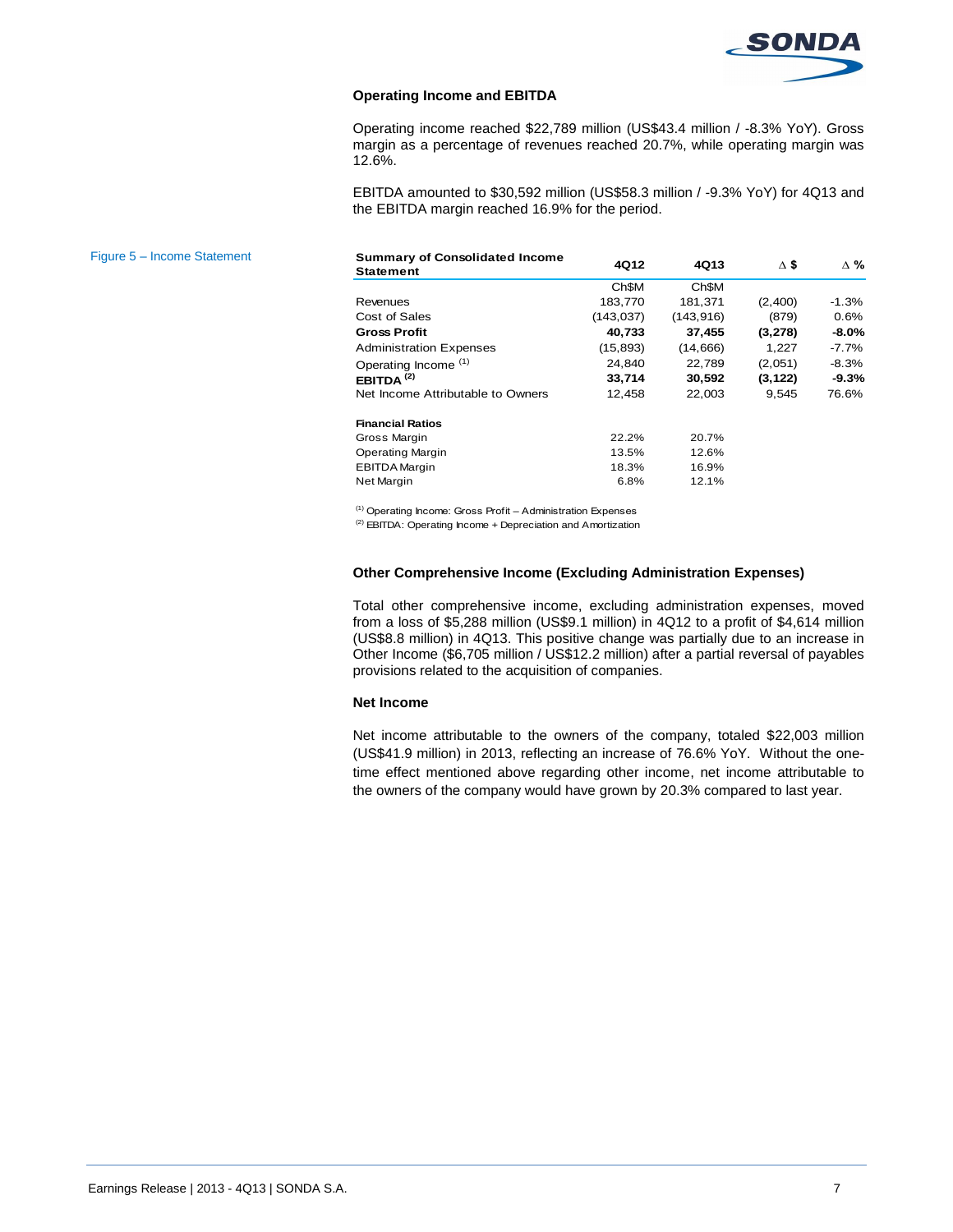

## **III. Regional Results for 2013 and the fourth quarter of 2013 (4Q13)**

#### **Chile**

Main changes in Chile between 2012 and 2013 are described below:

- Revenues of \$296,549 million (US\$565.3 million) decreased by 3.1% YoY as a result of extraordinary effects in outsourcing projects during 2012, which did not occur in 2013, and due to the end of the project with Registro Civil during 2013.
- Operating income reached \$46,554 million (US\$88.7 million / -7.2% YoY) and EBITDA \$58,126 million (US\$110.8 million / -12.2% YoY)
- Operating margin reached 15.7%, 70bp lower than 2012.

| <b>Summary of Results Chile</b> | <b>Dec-12</b>     | <b>Dec-13</b>     | Δ\$       | Δ%       |
|---------------------------------|-------------------|-------------------|-----------|----------|
|                                 | Ch <sub>\$M</sub> | Ch <sub>\$M</sub> |           |          |
| Revenues                        | 306.039           | 296.549           | (9,490)   | $-3.1%$  |
| <b>Platforms</b>                | 148.541           | 152,612           | 4.071     | 2.7%     |
| <b>IT Services</b>              | 143,943           | 131,053           | (12, 890) | $-9.0%$  |
| Applications                    | 13,556            | 12,884            | (671)     | $-5.0%$  |
| Cost of Sales                   | (228, 793)        | (222, 642)        | 6.151     | $-2.7%$  |
| <b>Gross Profit</b>             | 77.246            | 73,907            | (3, 339)  | $-4.3%$  |
| <b>Administration Expenses</b>  | (27,093)          | (27, 353)         | (261)     | 1.0%     |
| Operating Income <sup>(1)</sup> | 50.154            | 46,554            | (3,599)   | $-7.2\%$ |
| EBITDA <sup>(2)</sup>           | 66,227            | 58,126            | (8, 101)  | $-12.2%$ |
| <b>Operating Margin</b>         | 16.4%             | 15.7%             |           |          |
| <b>EBITDA Margin</b>            | 21.6%             | 19.6%             |           |          |

Main changes in Chile between 4Q12 and 4Q13 are described below:

- \$77,909 million (US\$148.5 million / -6.6% YoY) in revenues for 4Q13. The decrease was driven by: IT Services (-19.7% YoY) and Applications (-12.5% YoY), partially offset by Platforms (+6.1%)
- Operating income of \$11,759 million (US\$22.4 million), decreasing 25.4% YoY,
- EBITDA totaled \$14,538 million (US\$27.7 million), down by 26.2%, and EBITDA margin down to 18.7%, compared with 23.6% in 4Q12.

| <b>Summary of Results Chile</b> | 4Q12              | 4Q13              | Δ\$      | Δ%       |
|---------------------------------|-------------------|-------------------|----------|----------|
|                                 | Ch <sub>\$M</sub> | Ch <sub>\$M</sub> |          |          |
| Revenues                        | 83,410            | 77.909            | (5,501)  | $-6.6%$  |
| <b>Platforms</b>                | 41,256            | 43,774            | 2,518    | 6.1%     |
| <b>IT Services</b>              | 38,135            | 30.619            | (7, 515) | $-19.7%$ |
| Applications                    | 4.019             | 3.515             | (504)    | $-12.5%$ |
| Cost of Sales                   | (60, 469)         | (58, 751)         | 1.718    | $-2.8%$  |
| <b>Gross Profit</b>             | 22,941            | 19,158            | (3,783)  | $-16.5%$ |
| <b>Administration Expenses</b>  | (7, 169)          | (7, 399)          | (229)    | 3.2%     |
| Operating Income (1)            | 15,771            | 11,759            | (4,012)  | $-25.4%$ |
| EBITDA $(2)$                    | 19.695            | 14.538            | (5, 156) | $-26.2%$ |
| <b>Operating Margin</b>         | 18.9%             | 15.1%             |          |          |
| <b>EBITDA Margin</b>            | 23.6%             | 18.7%             |          |          |

 $(1)$  Operating Income: Gross Profit – Administration Expenses

(2) EBITDA: Operating Income + Depreciation and Amortization

Figure 6 – Business in Chile 2012 – 2013

Figure 7 – Business in Chile 4Q12 – 4Q13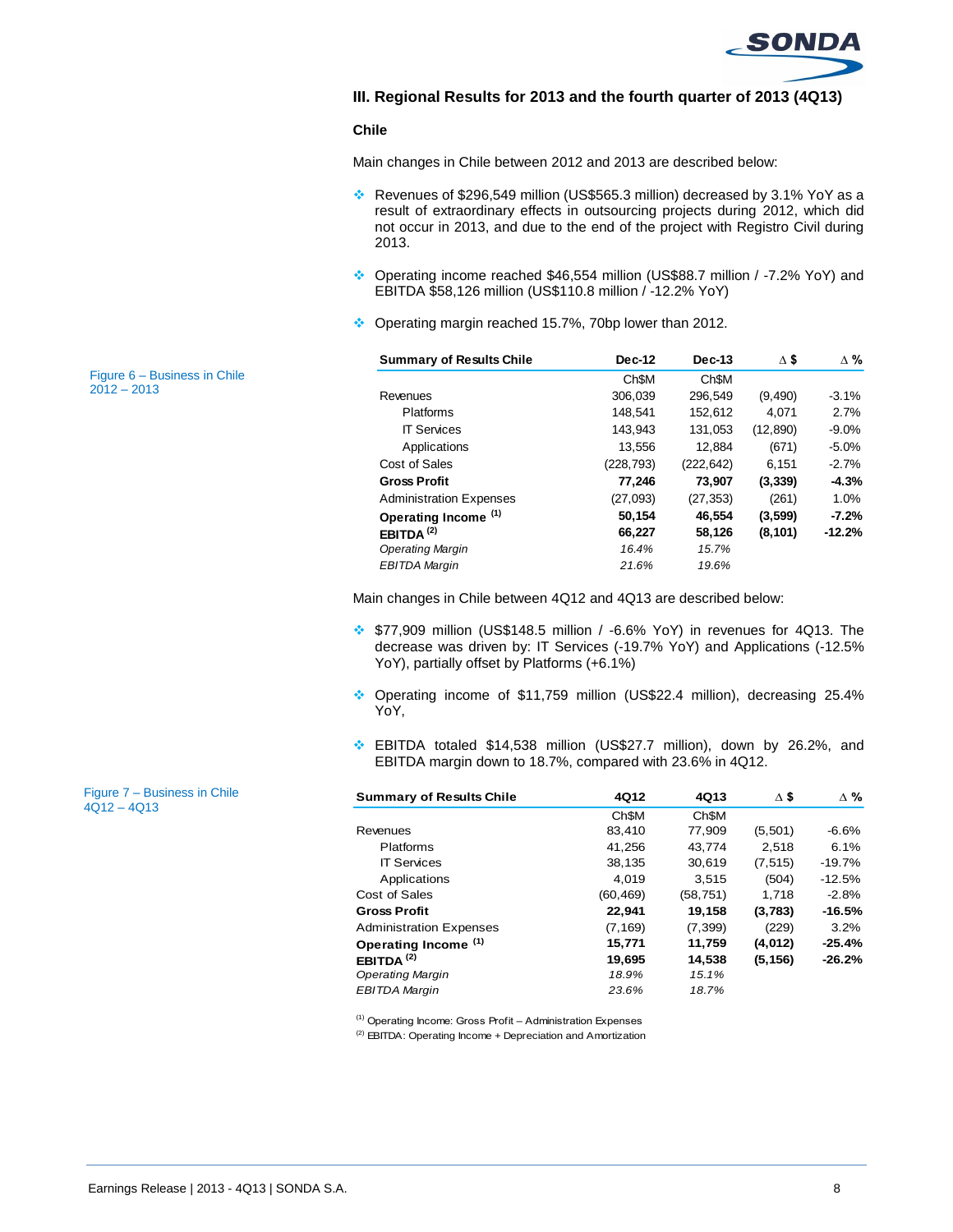

## **Brazil**

Main changes in Brazil between 2012 and 2013 are described below:

- Revenues totaling \$217,552 million (US\$414.7 million), down 5.4% YoY mainly due to translation effects. Without this, revenues in Brazil would have grown by 2.8%. IT Services revenues decreased by 5.5% YoY, which, without the translation effects, would have grown by 2.8%.
- Operating income reached \$19,603 million (US\$37.4 million / -19.2% YoY), and EBITDA totaled \$27,758 million (US\$52.9 million / -11.0%). Without translation effects, operating income and EBITDA would have decreased by 13.0% and 4.0% YoY, respectively.
- ◆ Operating margin and EBITDA margins were 9.0% and 12.8%, respectively.

| <b>Summary of Results Brazil</b> | <b>Dec-12</b>     | <b>Dec-13</b>     | Δ\$       | $\Delta \%$ |
|----------------------------------|-------------------|-------------------|-----------|-------------|
|                                  | Ch <sub>\$M</sub> | Ch <sub>\$M</sub> |           |             |
| Revenues                         | 229,865           | 217,552           | (12, 313) | $-5.4%$     |
| Platforms                        | 54,390            | 52,033            | (2, 357)  | $-4.3%$     |
| <b>IT Services</b>               | 139,976           | 132,214           | (7, 762)  | $-5.5%$     |
| Applications                     | 35.499            | 33.305            | (2, 194)  | $-6.2%$     |
| Cost of Sales                    | (187, 299)        | (181, 656)        | 5,643     | $-3.0%$     |
| <b>Gross Profit</b>              | 42,566            | 35,896            | (6, 670)  | $-15.7%$    |
| <b>Administration Expenses</b>   | (18, 310)         | (16, 293)         | 2,016     | $-11.0%$    |
| Operating Income <sup>(1)</sup>  | 24.256            | 19,603            | (4,654)   | $-19.2%$    |
| EBITDA <sup>(2)</sup>            | 31.188            | 27,758            | (3, 430)  | -11.0%      |
| <b>Operating Margin</b>          | 10.6%             | 9.0%              |           |             |
| <b>EBITDA Margin</b>             | 13.6%             | 12.8%             |           |             |

Main changes in Brazil between 4Q12 and 4Q13 are described below:

- Revenues reached \$55,291 million (US\$105.4 million), decreasing 8.1% YoY. IT Services business went down by 6.7%, Applications business revenues fell by 5.2% and Platforms business also decreased by 12.2% YoY. Without translation effects, revenues in Brazil would have decreased by 6.1%.
- ◆ Operating income and EBITDA reached \$5,616 million (US\$10.7 million) and \$7,703 million (US\$14.7 million), decreasing by 11.7% and 16.7% YoY, respectively. Without translation effects, EBITDA in Brazil would have decreased by 15.1%.
- $\div$  Operating margin decreased from 10.6% in 4Q12 to 10.2% in 4Q13, while the EBITDA margin decreased from 15.4% in 4Q12 to 13.9% in 4Q13.

| 4Q12-4Q13 | <b>Summary of Results Brazil</b> | 4Q12      | 4Q13              | $\Delta$ \$ | $\Delta \%$ |
|-----------|----------------------------------|-----------|-------------------|-------------|-------------|
|           |                                  | Ch\$M     | Ch <sub>\$M</sub> |             |             |
|           | Revenues                         | 60,136    | 55,291            | (4, 845)    | $-8.1%$     |
|           | <b>Platforms</b>                 | 17,252    | 15,142            | (2, 111)    | $-12.2%$    |
|           | <b>IT Services</b>               | 34,386    | 32,092            | (2, 294)    | $-6.7%$     |
|           | Applications                     | 8.497     | 8.057             | (440)       | $-5.2%$     |
|           | Cost of Sales                    | (49, 541) | (46, 358)         | 3,183       | $-6.4%$     |
|           | <b>Gross Profit</b>              | 10.594    | 8,932             | (1,662)     | $-15.7%$    |
|           | <b>Administration Expenses</b>   | (4,235)   | (3,316)           | 919         | $-21.7%$    |
|           | Operating Income (1)             | 6,360     | 5,616             | (744)       | $-11.7%$    |
|           | EBITDA $(2)$                     | 9,251     | 7,703             | (1, 548)    | $-16.7%$    |
|           | <b>Operating Margin</b>          | 10.6%     | 10.2%             |             |             |
|           | <b>EBITDA Margin</b>             | 15.4%     | 13.9%             |             |             |

(1) Operating Income: Gross Profit – Administration Expenses

(2) EBITDA: Operating Income + Depreciation and Amortization

Figure 8 – Business in Brazil  $2012 - 2013$ 

Figure 9 – Business in Brazil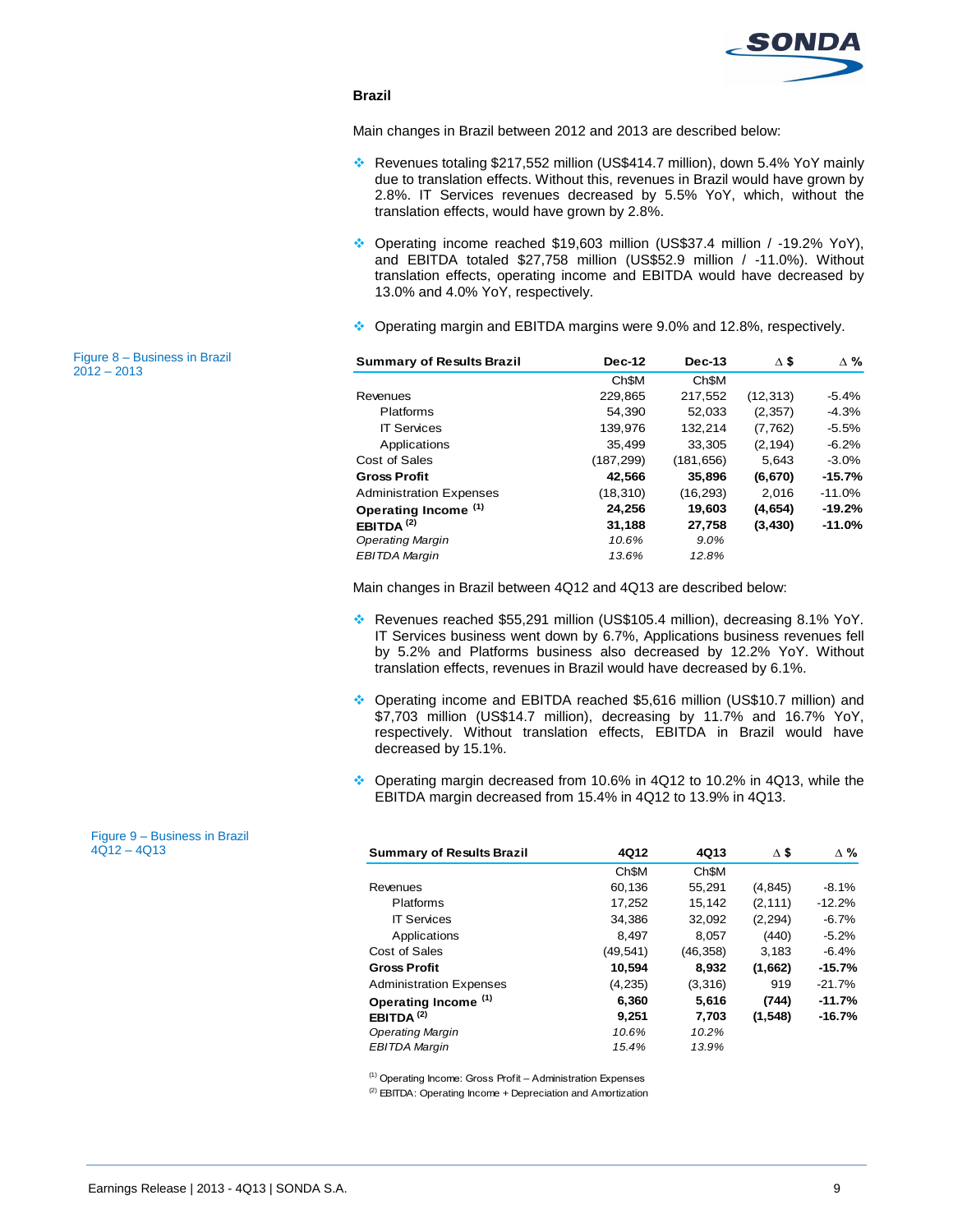

## **Mexico**

Main changes in Mexico between 2012 and 2013 are described below:

- Revenues rose by 12.0%, totaling \$68,052 million (US\$129.7 million), as a result of larger sales in the Platform business (+28.4% YoY).
- Operating income of \$8,992 million (US\$17.1 million / +17.6% YoY) and \$10,883 million (US\$20.7 million / +13.6% YoY) in EBITDA
- ◆ Operating margin and EBITDA margin reached 13.2% and 16.0% respectively, improving by 60bp and 20bp in comparison with 2012, respectively.

| <b>Summary of Results Mexico</b> | <b>Dec-12</b>     | $Dec-13$          | Δ\$      | $\Delta$ % |
|----------------------------------|-------------------|-------------------|----------|------------|
|                                  | Ch <sub>\$M</sub> | Ch <sub>\$M</sub> |          |            |
| Revenues                         | 60,735            | 68,052            | 7,317    | 12.0%      |
| <b>Platforms</b>                 | 28,122            | 36.123            | 8.000    | 28.4%      |
| <b>IT Services</b>               | 32,342            | 31,692            | (650)    | $-2.0%$    |
| Applications                     | 271               | 237               | (34)     | $-12.5%$   |
| Cost of Sales                    | (46, 741)         | (52, 580)         | (5, 839) | 12.5%      |
| <b>Gross Profit</b>              | 13,995            | 15,472            | 1.477    | 10.6%      |
| <b>Administration Expenses</b>   | (6, 350)          | (6,480)           | (130)    | 2.0%       |
| Operating Income <sup>(1)</sup>  | 7,644             | 8,992             | 1,348    | 17.6%      |
| EBITDA <sup>(2)</sup>            | 9.577             | 10.883            | 1,306    | 13.6%      |
| <b>Operating Margin</b>          | 12.6%             | 13.2%             |          |            |
| <b>EBITDA Margin</b>             | 15.8%             | 16.0%             |          |            |

Main changes in Mexico between 4Q12 and 4Q13 are described below:

- Revenues for \$22,343 million (US\$42.6 million), a 25.9% YoY increase, as a result of larger sales in the platform business line (+88.3% YoY)
- Operating income, amounted to \$3,089 million (US\$5.9 million), 53.8% up compared to 4Q12, and EBITDA grew by 37.6% YoY, reaching \$3,449 million (US\$6.6 million)
- Operating margin was 13.8%, while EBITDA margin reached 15.4%.

| <b>Summary of Results Mexico</b> | 4Q12     | 4Q13              | Δ\$      | $\Delta \%$ |
|----------------------------------|----------|-------------------|----------|-------------|
|                                  | Ch\$M    | Ch <sub>\$M</sub> |          |             |
| Revenues                         | 17,742   | 22,343            | 4,601    | 25.9%       |
| <b>Platforms</b>                 | 8,416    | 15,843            | 7,427    | 88.3%       |
| <b>IT Services</b>               | 9.326    | 6.500             | (2,827)  | $-30.3%$    |
| Applications                     | 0        | $\Omega$          | 0        |             |
| Cost of Sales                    | (14,067) | (17, 309)         | (3, 243) | 23.1%       |
| <b>Gross Profit</b>              | 3,675    | 5,033             | 1,358    | 36.9%       |
| <b>Administration Expenses</b>   | (1,666)  | (1, 944)          | (278)    | 16.7%       |
| Operating Income <sup>(1)</sup>  | 2,009    | 3,089             | 1.080    | 53.8%       |
| EBITDA <sup>(2)</sup>            | 2.506    | 3.449             | 943      | 37.6%       |
| <b>Operating Margin</b>          | 11.3%    | 13.8%             |          |             |
| <b>EBITDA Margin</b>             | 14.1%    | 15.4%             |          |             |

(1) Operating Income: Gross Profit – Administration Expenses

(2) EBITDA: Operating Income + Depreciation and Amortization

Figure 10: Business in Mexico  $2012 - 2013$ 

Figure 11: Business in México

4Q12 – 4Q13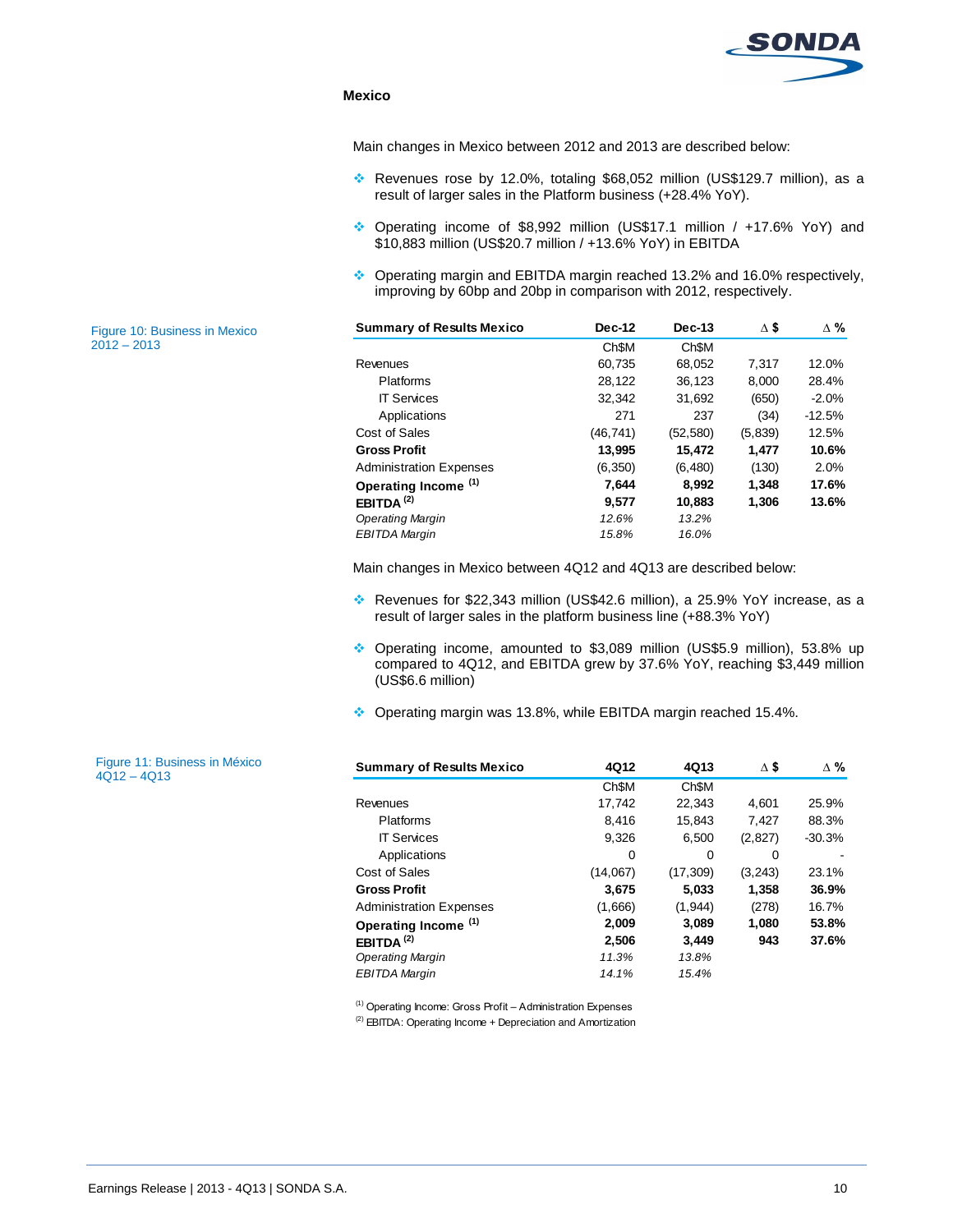

#### **OPLA (Other countries in Latin America)**

Main changes in OPLA (which includes Argentina, Colombia, Costa Rica, Ecuador, Peru, Panama and Uruguay) between 2012 and 2013 are described below:

- \* Revenues increased by 6.6%, reaching \$90,134 million (US\$171.8 million). Without translation effects, revenues would have grown by 10.9%. Higher revenues in IT Services (+39.5% YoY), mostly explained by new contracts in Colombia, Argentina, Peru and Uruguay, plus the Metrobus project in Panama.
- Operating income and EBITDA grew to \$8,685 million (US\$16.6 million) and \$17,279 million (US\$32.9 million), improving 148.1% YoY and 66.9% YoY, respectively
- ◆ Operating margin was 9.6% and EBITDA margin reached 19.2%, 550bp and 700bp up, respectively, compared to 2012.

| <b>Summary of Results OPLA</b> | $Dec-13$<br><b>Dec-12</b> |                   | Δ\$       | $\Delta$ % |  |
|--------------------------------|---------------------------|-------------------|-----------|------------|--|
|                                | Ch <sub>\$M</sub>         | Ch <sub>\$M</sub> |           |            |  |
| Revenues                       | 84,552                    | 90,134            | 5,582     | 6.6%       |  |
| <b>Platforms</b>               | 34,843                    | 23,918            | (10, 925) | $-31.4%$   |  |
| <b>IT Services</b>             | 43,172                    | 60,244            | 17.072    | 39.5%      |  |
| Applications                   | 6,537                     | 5,972             | (565)     | -8.6%      |  |
| Cost of Sales                  | (71, 796)                 | (73, 317)         | (1,521)   | 2.1%       |  |
| <b>Gross Profit</b>            | 12,756                    | 16,817            | 4,061     | 31.8%      |  |
| <b>Administration Expenses</b> | (9, 255)                  | (8, 132)          | 1,123     | $-12.1%$   |  |
| Operating Income (1)           | 3.501                     | 8,685             | 5,184     | 148.1%     |  |
| EBITDA $(2)$                   | 10,355                    | 17,279            | 6,923     | 66.9%      |  |
| <b>Operating Margin</b>        | 4.1%                      | 9.6%              |           |            |  |
| <b>EBITDA Margin</b>           | 12.2%                     | 19.2%             |           |            |  |

Main changes in OPLA between 4Q12 and 4Q13 are described below:

- $\cdot$  14.9% increase in revenues, to \$25,828 million (US\$49.2 million), explained by higher revenues in the IT Services business for \$17,318 million (US\$33.0 million / +45.8%), partially offset by lower Platforms revenues with a decrease of \$1,861 million (US\$3.5 million / -20.9%)
- Operating income of \$2,325 million (US\$4.4 million / +231.8% YoY) and EBITDA of \$4,902 million (US\$9.3 million / +116.6% YoY).
- Operating margin totaled 9.0%, while EBITDA margin reached 19.0%, improving by 890bp.

| <b>Summary of Results OPLA</b> | 4Q12              | 4Q13              | Δ\$     | $\Delta \%$ |
|--------------------------------|-------------------|-------------------|---------|-------------|
|                                | Ch <sub>\$M</sub> | Ch <sub>\$M</sub> |         |             |
| Revenues                       | 22,483            | 25,828            | 3.346   | 14.9%       |
| <b>Platforms</b>               | 8.886             | 7.025             | (1,861) | $-20.9%$    |
| <b>IT Services</b>             | 11,876            | 17,318            | 5,442   | 45.8%       |
| Applications                   | 1,720             | 1.485             | (235)   | $-13.6%$    |
| Cost of Sales                  | (18,960)          | (21, 497)         | (2,537) | 13.4%       |
| <b>Gross Profit</b>            | 3,523             | 4,331             | 809     | 23.0%       |
| <b>Administration Expenses</b> | (2,822)           | (2,007)           | 816     | $-28.9%$    |
| Operating Income (1)           | 701               | 2.325             | 1.624   | 231.8%      |
| EBITDA $(2)$                   | 2,263             | 4,902             | 2,639   | 116.6%      |
| <b>Operating Margin</b>        | 3.1%              | 9.0%              |         |             |
| <b>EBITDA Margin</b>           | 10.1%             | 19.0%             |         |             |

(1) Operating Income: Gross Profit – Administration Expenses

<sup>(2)</sup> EBITDA: Operating Income + Depreciation and Amortization

Figure 12: Business in OPLA  $2012 - 2013$ 

Figure 13: Business in OPLA 4Q12 – 4Q13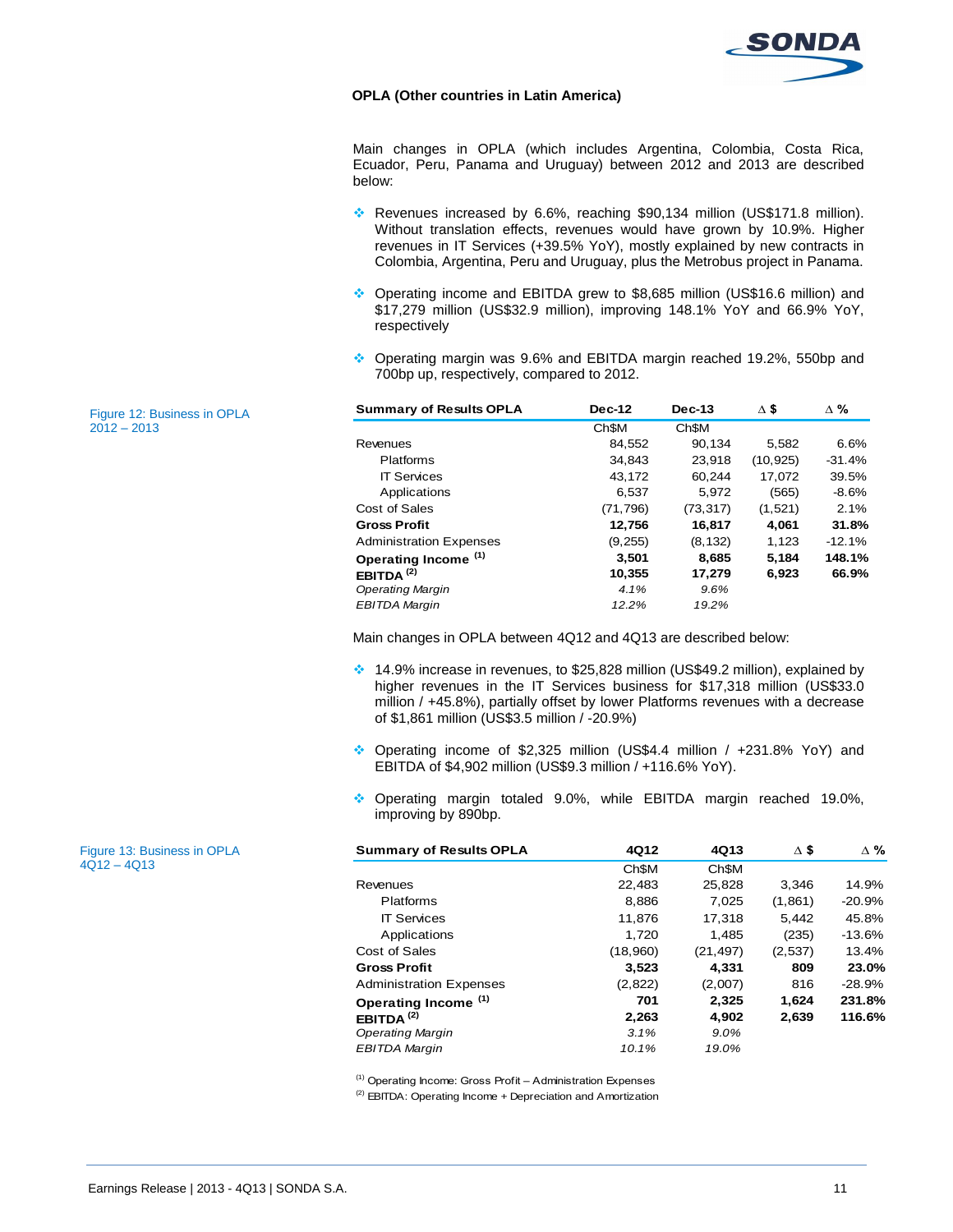

## Figure N°14: Regional Summary

| <b>Regional Summary</b>         | Dec-12     | Dec-13     | $\Delta$ \$ | $\Delta$ % | 4Q12      | 4Q13      | Δ\$      | $\Delta$ % |
|---------------------------------|------------|------------|-------------|------------|-----------|-----------|----------|------------|
|                                 | Ch\$M      | Ch\$M      |             |            | Ch\$M     | Ch\$M     |          |            |
| <b>Chile</b>                    |            |            |             |            |           |           |          |            |
| Revenues                        | 306,039    | 296,549    | (9,490)     | $-3.1%$    | 83,410    | 77,909    | (5,501)  | $-6.6%$    |
| Platforms                       | 148,541    | 152,612    | 4,071       | 2.7%       | 41,256    | 43,774    | 2,518    | 6.1%       |
| <b>IT Services</b>              | 143,943    | 131,053    | (12, 890)   | $-9.0\%$   | 38,135    | 30,619    | (7, 515) | $-19.7%$   |
| Applications                    | 13,556     | 12,884     | (671)       | $-5.0%$    | 4,019     | 3,515     | (504)    | $-12.5%$   |
| Cost of Sales                   | (228, 793) | (222, 642) | 6,151       | $-2.7%$    | (60, 469) | (58, 751) | 1,718    | $-2.8%$    |
| <b>Gross Profit</b>             | 77,246     | 73,907     | (3, 339)    | $-4.3%$    | 22,941    | 19,158    | (3,783)  | $-16.5%$   |
| <b>Administration Expenses</b>  | (27,093)   | (27, 353)  | (261)       | 1.0%       | (7, 169)  | (7, 399)  | (229)    | 3.2%       |
| Operating Income <sup>(1)</sup> | 50,154     | 46,554     | (3, 599)    | $-7.2%$    | 15,771    | 11,759    | (4, 012) | $-25.4%$   |
| EBITDA <sup>(2)</sup>           | 66,227     | 58,126     | (8, 101)    | $-12.2%$   | 19,695    | 14,538    | (5, 156) | $-26.2%$   |
| <b>Operating Margin</b>         | 16.4%      | 15.7%      |             |            | 18.9%     | 15.1%     |          |            |
| <b>EBITDA Margin</b>            | 21.6%      | 19.6%      |             |            | 23.6%     | 18.7%     |          |            |
| <b>Brazil</b>                   |            |            |             |            |           |           |          |            |
| Revenues                        | 229,865    | 217,552    | (12, 313)   | $-5.4%$    | 60,136    | 55,291    | (4, 845) | $-8.1%$    |
| Platforms                       | 54,390     | 52,033     | (2, 357)    | $-4.3%$    | 17,252    | 15,142    | (2, 111) | $-12.2%$   |
| <b>IT Services</b>              | 139,976    | 132,214    | (7, 762)    | $-5.5%$    | 34,386    | 32,092    | (2, 294) | $-6.7%$    |
| Applications                    | 35,499     | 33,305     | (2, 194)    | $-6.2%$    | 8,497     | 8,057     | (440)    | $-5.2%$    |
| Cost of Sales                   | (187, 299) | (181, 656) | 5,643       | $-3.0%$    | (49, 541) | (46, 358) | 3,183    | $-6.4%$    |
| <b>Gross Profit</b>             | 42,566     | 35,896     | (6, 670)    | $-15.7%$   | 10,594    | 8,932     | (1,662)  | $-15.7%$   |
| <b>Administration Expenses</b>  | (18, 310)  | (16, 293)  | 2,016       | $-11.0%$   | (4, 235)  | (3,316)   | 919      | $-21.7%$   |
| Operating Income <sup>(1)</sup> | 24,256     | 19,603     | (4,654)     | $-19.2%$   | 6,360     | 5,616     | (744)    | $-11.7%$   |
| EBITDA <sup>(2)</sup>           | 31,188     | 27,758     | (3, 430)    | $-11.0%$   | 9,251     | 7,703     | (1, 548) | $-16.7%$   |
| <b>Operating Margin</b>         | 10.6%      | 9.0%       |             |            | 10.6%     | 10.2%     |          |            |
| EBITDA Margin                   | 13.6%      | 12.8%      |             |            | 15.4%     | 13.9%     |          |            |
| <b>Mexico</b>                   |            |            |             |            |           |           |          |            |
| Revenues                        | 60,735     | 68,052     | 7,317       | 12.0%      | 17,742    | 22,343    | 4,601    | 25.9%      |
| Platforms                       | 28,122     | 36,123     | 8,000       | 28.4%      | 8,416     | 15,843    | 7,427    | 88.3%      |
| <b>IT Services</b>              | 32,342     | 31,692     | (650)       | $-2.0%$    | 9,326     | 6,500     | (2,827)  | $-30.3%$   |
| Applications                    | 271        | 237        | (34)        | $-12.5%$   | 0         | 0         | 0        |            |
| Cost of Sales                   | (46, 741)  | (52, 580)  | (5,839)     | 12.5%      | (14,067)  | (17, 309) | (3, 243) | 23.1%      |
| <b>Gross Profit</b>             | 13,995     | 15,472     | 1,477       | 10.6%      | 3,675     | 5,033     | 1,358    | 36.9%      |
| <b>Administration Expenses</b>  | (6, 350)   | (6, 480)   | (130)       | 2.0%       | (1,666)   | (1, 944)  | (278)    | 16.7%      |
| Operating Income <sup>(1)</sup> | 7,644      | 8,992      | 1,348       | 17.6%      | 2,009     | 3,089     | 1,080    | 53.8%      |
| EBITDA $(2)$                    | 9,577      | 10,883     | 1,306       | 13.6%      | 2,506     | 3,449     | 943      | 37.6%      |
| <b>Operating Margin</b>         | 12.6%      | 13.2%      |             |            | 11.3%     | 13.8%     |          |            |
| EBITDA Margin                   | 15.8%      | 16.0%      |             |            | 14.1%     | 15.4%     |          |            |
| <b>OPLA</b>                     |            |            |             |            |           |           |          |            |
| Revenues                        | 84,552     | 90,134     | 5,582       | 6.6%       | 22,483    | 25,828    | 3,346    | 14.9%      |
| Platforms                       | 34,843     | 23,918     | (10, 925)   | $-31.4%$   | 8,886     | 7,025     | (1,861)  | $-20.9%$   |
| <b>IT Services</b>              | 43,172     | 60,244     | 17,072      | 39.5%      | 11,876    | 17,318    | 5,442    | 45.8%      |
| Applications                    | 6,537      | 5,972      | (565)       | $-8.6%$    | 1,720     | 1,485     | (235)    | $-13.6%$   |
| Cost of Sales                   | (71, 796)  | (73, 317)  | (1,521)     | 2.1%       | (18,960)  | (21, 497) | (2,537)  | 13.4%      |
| <b>Gross Profit</b>             | 12,756     | 16,817     | 4,061       | 31.8%      | 3,523     | 4,331     | 809      | 23.0%      |
| <b>Administration Expenses</b>  | (9, 255)   | (8, 132)   | 1,123       | $-12.1%$   | (2,822)   | (2,007)   | 816      | $-28.9%$   |
| Operating Income (1)            | 3,501      | 8,685      | 5,184       | 148.1%     | 701       | 2,325     | 1,624    | 231.8%     |
| EBITDA $(2)$                    | 10,355     | 17,279     | 6,923       | 66.9%      | 2,263     | 4,902     | 2,639    | 116.6%     |
| <b>Operating Margin</b>         | 4.1%       | 9.6%       |             |            | 3.1%      | 9.0%      |          |            |
| <b>EBITDA Margin</b>            | 12.2%      | 19.2%      |             |            | 10.1%     | 19.0%     |          |            |

(1) Operating Income: Gross Profit – Administration Expenses

 $<sup>(2)</sup>$  EBITDA: Operating Income  $+$  Depreciation and Amortization</sup>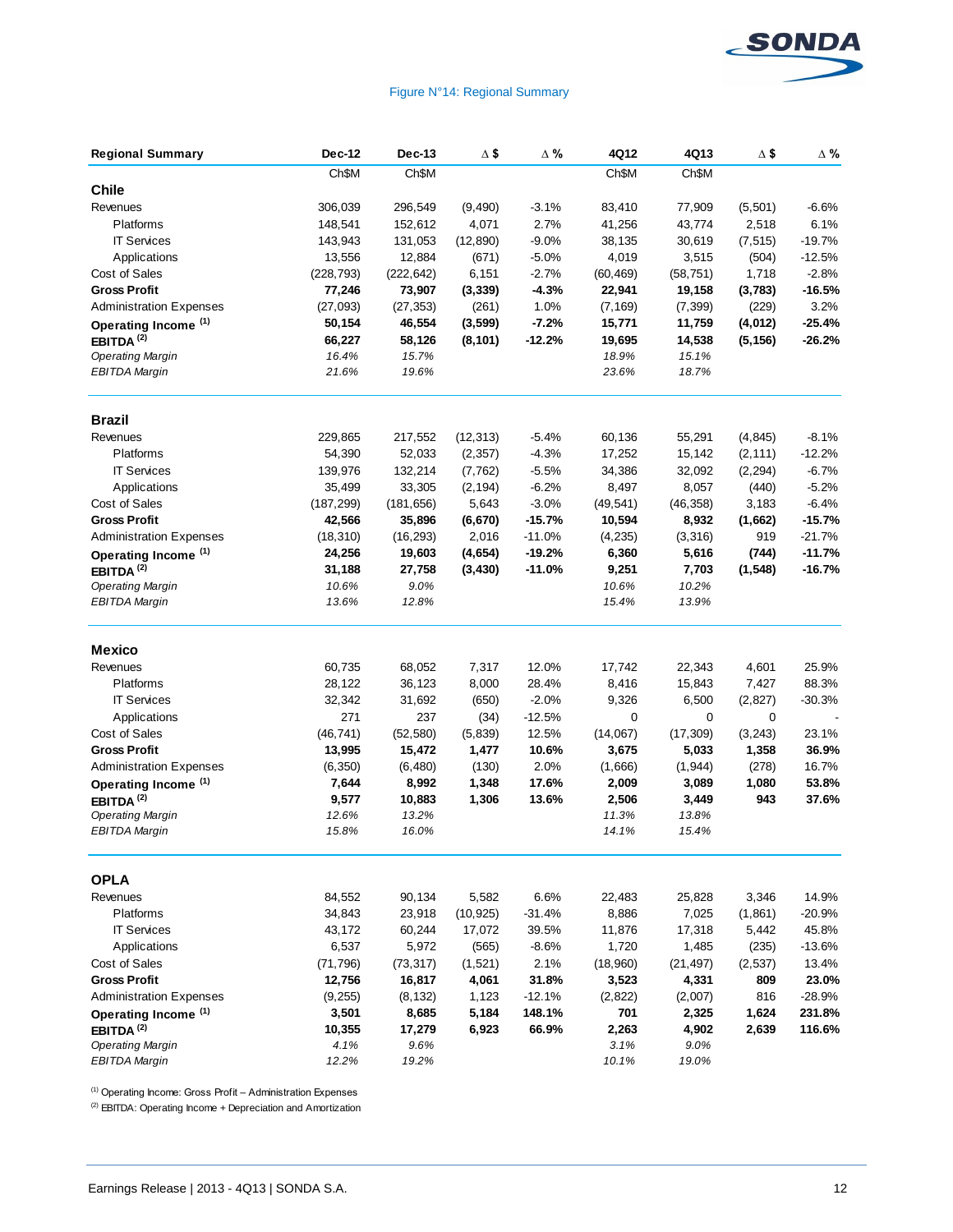

## **IV. Analysis of Consolidated Balance Sheet**

## **Assets**

Total assets amounted to \$743,930 million (US\$1,418.1 million) as of December 31, 2013, with a rise of 7.3% when compared to December 31, 2012. This is mainly explained by:

 Increase of \$109,551 million (US\$208.8 million) in cash and cash equivalents, totaling \$170,861 million (US\$325.7 million), primarily due to the funds collected during the last tranche of the capital increase in January 2013.

Which was partially offset by a:

- Decrease in trade account receivable and other receivables of \$18,756 million (US\$35.8 million), totaling \$139,943 million (US\$266.8 million), as a result of better collection effectiveness.
- Decrease in current account receivable from related parties of \$9,278 million (US\$17.7 million), totaling \$5,344 million (US\$10.2 million), as consequence of payments received from Administrador Financiero Transantiago S.A.
- Decrease in other non-current financial assets of \$24,016 million (US\$45.8 million), to \$2,390 million (US\$4.6 million), mainly due to the liquidation of financial investments.

## **Liabilities**

Total liabilities reached \$268,557 million (US\$511.9 million) as of December 31, 2013, reflecting a decrease of 9.0% with respect to December 2012, mainly due to a decrease in:

- Other non-current financial liability of \$42,462 million (US\$80.9 million), reaching as of December 31 \$41,352 million (US\$78.8 million) due to repayments of financial loans and the re-classification of the 5-year Corporate Bond from non-current to current due to its less-than-a-year maturity (Dec-14).
- Non-current trade accounts payable of \$19,119 million (US\$36.4 million), to \$1,986 million (US\$3.8 million), primarily due to payments related to acquisitions in Brazil in 2012.

And an increase in:

 Other current financial liability of \$31,055 million (US\$59.2 million), reaching as of December 31, 2014 \$52,764 million (US\$100.6 million) mainly due to the re-classification of the 5-year Corporate Bond from non-current to current due to its less-than-a-year maturity (Dec-14).

Debt level remained stable at the end of December 2013, with a 0.6x leverage ratio (total liabilities / equity), a 0.2x financial leverage ratio (financial liabilities / equity).

# **Shareholder's Equity**

Shareholders' equity attributable to the owners of the company amounted to \$470,025 million (US\$896.0 million) as of December 31, 2013. Main changes compared to December 2013 are the capital increase completed in January, 2013, the results for the period, the dividend accrual and translation effects from foreign subsidiaries.

ROE reached 15.4%.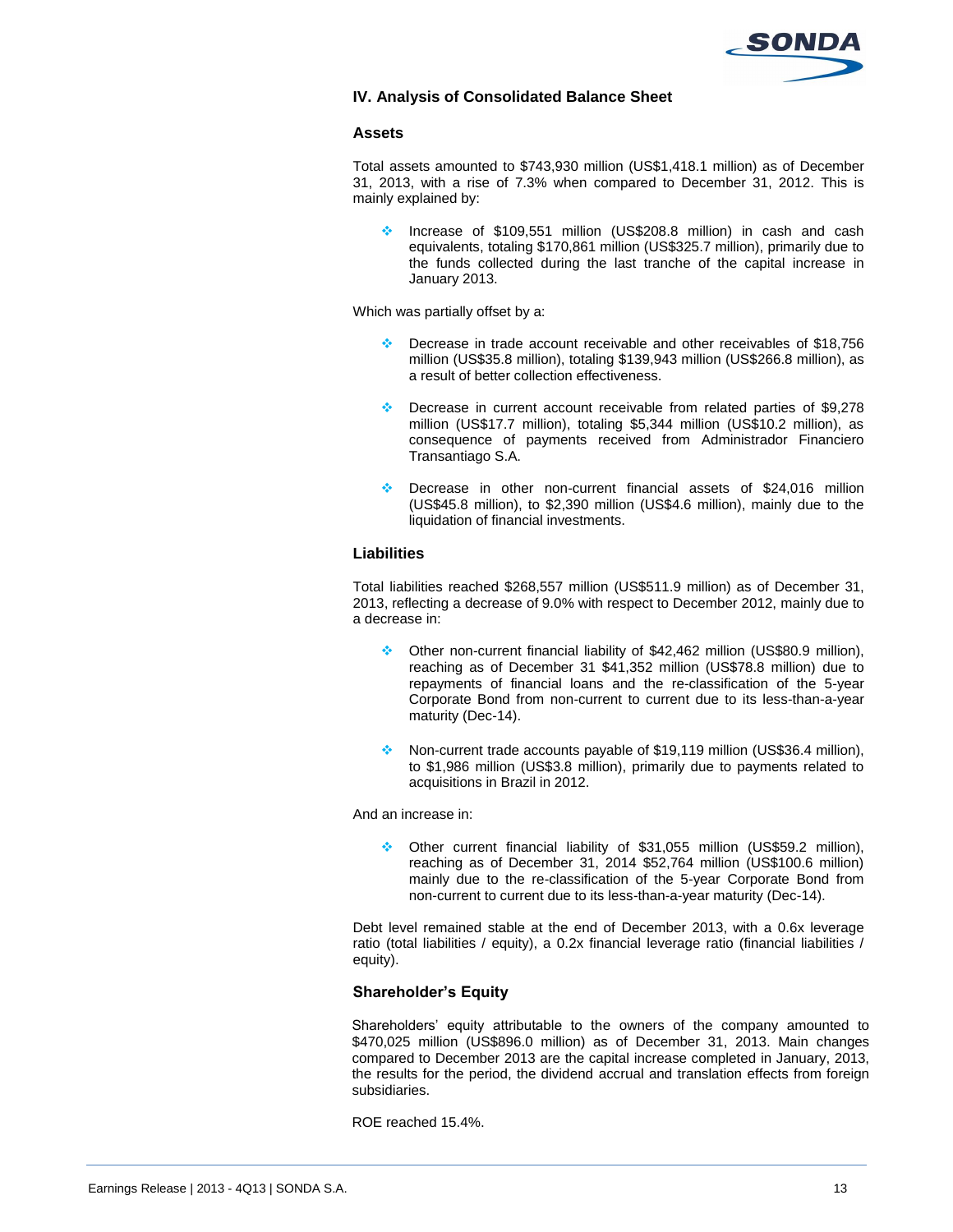

## Figure 15 – Financial Ratios Summary

| <b>Financial Ratios</b>                                                                            |          | Dec-12  | $Dec-13$ | Δ               |
|----------------------------------------------------------------------------------------------------|----------|---------|----------|-----------------|
|                                                                                                    |          |         |          | Dec-13 / Dec-12 |
| Liquidity                                                                                          |          |         |          |                 |
| <b>Current Ratio</b>                                                                               | (times)  | 1.8     | 1.9      | 6.1%            |
| (Current Assets / Current Liabilities)                                                             |          |         |          |                 |
|                                                                                                    |          |         |          |                 |
| <b>Quick Ratio</b>                                                                                 | (times)  | 1.6     | 1.8      | 7.3%            |
| ((Current Assets - Inventories) / Current Liabilities)                                             |          |         |          |                 |
| <b>Working Capital</b>                                                                             | (Ch M\$) | 135,877 | 188,419  | 38.7%           |
| (Current Assets - Current Liabilities)                                                             |          |         |          |                 |
| <b>Indebtedness</b>                                                                                |          |         |          |                 |
| Leverage                                                                                           | (times)  | 0.7     | 0.6      | $-23.7%$        |
| ((Current Liabilities + Non-current Liabilities) / Equity)                                         |          |         |          |                 |
|                                                                                                    |          |         |          |                 |
| Leverage Financial                                                                                 | (times)  | 0.3     | 0.2      | $-25.2%$        |
| ((Other Current Financial Liabilities + Other Non-current Financial Liabilities) /<br>Equity)      |          |         |          |                 |
|                                                                                                    |          |         |          |                 |
| <b>Short-Term Debt</b>                                                                             | (times)  | 0.6     | 0.8      | 34.0%           |
| (Current Liabilities / Total Liabilities)                                                          |          |         |          |                 |
| Long-Term Debt                                                                                     | (times)  | 0.4     | 0.2      | -45.0%          |
| (Non-Current Liabilities / Total Liabilities)                                                      |          |         |          |                 |
|                                                                                                    |          |         |          | 45.4%           |
| Financial-Expenses-Coverage Ratio<br>(EBITDA / Financial Expenses)                                 | (times)  | 10.9    | 15.8     |                 |
|                                                                                                    |          |         |          |                 |
| <b>Financial Debt tu EBITDA Ratio</b>                                                              | (times)  | 0.9     | 0.8      | $-8.2%$         |
| ((Current Liabilities + Non-current Liabilities) / EBITDA <sup>1,2</sup> )                         |          |         |          |                 |
| <b>Net Financial Debt to EBITDA Ratio</b>                                                          | (times)  | 0.3     | (0.7)    | $-329.2%$       |
| ((Current Liabilities + Non-current Liabilities - Cash and Cash Equivalents - Other                |          |         |          |                 |
| Current Financial Assets) / EBITDA <sup>1,2</sup> )                                                |          |         |          |                 |
| Profitability                                                                                      |          |         |          |                 |
|                                                                                                    |          |         |          |                 |
| <b>ROE</b><br>(Net Income attrib.to Ow ners <sup>2</sup> / Equity attrib.to Ow ners <sup>3</sup> ) | %        | 13.0%   | 15.4%    | 240 pb          |
|                                                                                                    |          |         |          |                 |
| <b>ROA</b>                                                                                         | %        | 7.1%    | 9.2%     | 210 pb          |
| (Net Income attrib.to Owners <sup>2</sup> / Equity attrib.to Owners <sup>3</sup> )                 |          |         |          |                 |
| <b>Earnings per Share</b>                                                                          | (Ch\$)   | 54.0    | 76.3     | 41.1%           |
| (Net Income attrib.to Owners of Comp. / Total Shares <sup>4</sup> )                                |          |         |          |                 |
|                                                                                                    |          |         |          |                 |
| <b>Dividend Yield</b>                                                                              | %        | 1.8%    | 2.5%     | 70 pb           |
| (Dividends Paid <sup>5</sup> / Closing Market Stock Price)                                         |          |         |          |                 |
| $1$ EBTIDA = Operating Income + Depreciation and Amortization                                      |          |         |          |                 |
| <sup>2</sup> Annual Base                                                                           |          |         |          |                 |
| <sup>3</sup> Calculated as an average:                                                             |          |         |          |                 |
| - Dec-13: average betw een Dec-13 and Dec-12<br>- Dec-12: average between Dec-12 and Dec-11        |          |         |          |                 |
| <sup>4</sup> Numbers of shares considered:                                                         |          |         |          |                 |
| $-$ Dec $-13 = 871,057,175$                                                                        |          |         |          |                 |
| $-$ Dec $-12 = 837,918,566$                                                                        |          |         |          |                 |
| <sup>5</sup> Last 12 months                                                                        |          |         |          |                 |